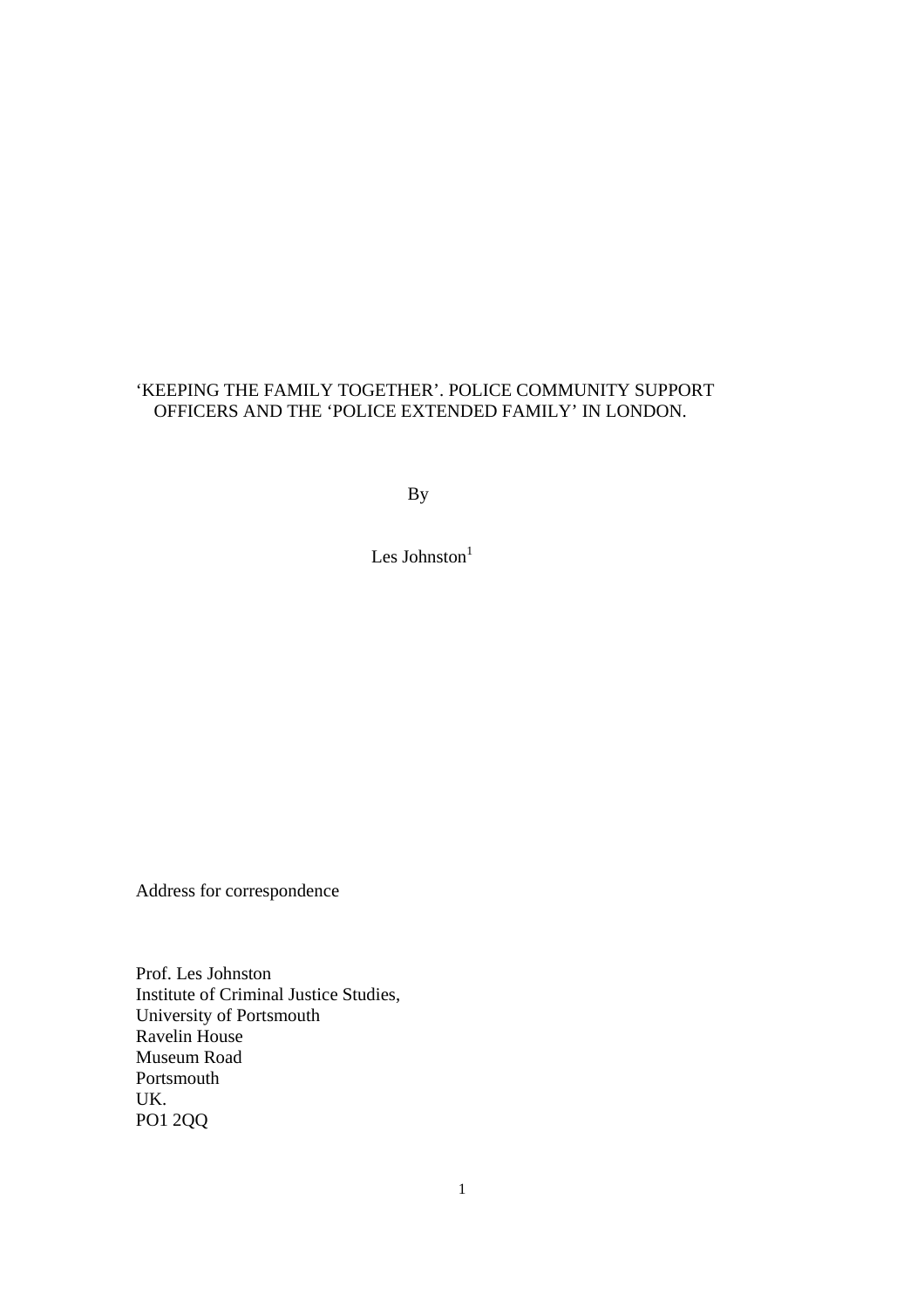#### ABSTRACT

The Police Reform Act (2002) introduced Police Community Support Officers (PCS0s) into the service for the first time. PCSOs are uniformed staff who work under the direction and control of the chief officer and who possess certain limited powers. The introduction of PCSOs has to be considered in the context of debates about security governance since proponents see the initiative as a means of reconsolidating police sovereignty over policing. Obviously, in order for this sovereign project to be feasible, PCSOs have to be integrated successfully into their newly adopted 'family'. This paper is concerned with a number of organisational issues relating to the PCSO integration.. It draws upon research into PCSOs carried out in two London boroughs (Westminster and Camden) between October 2002 and December 2003.

#### KEYWORDS

Police Community Support Officers; Police Extended Family; Police Reform; Police Modernisation; Metropolitan Police Service.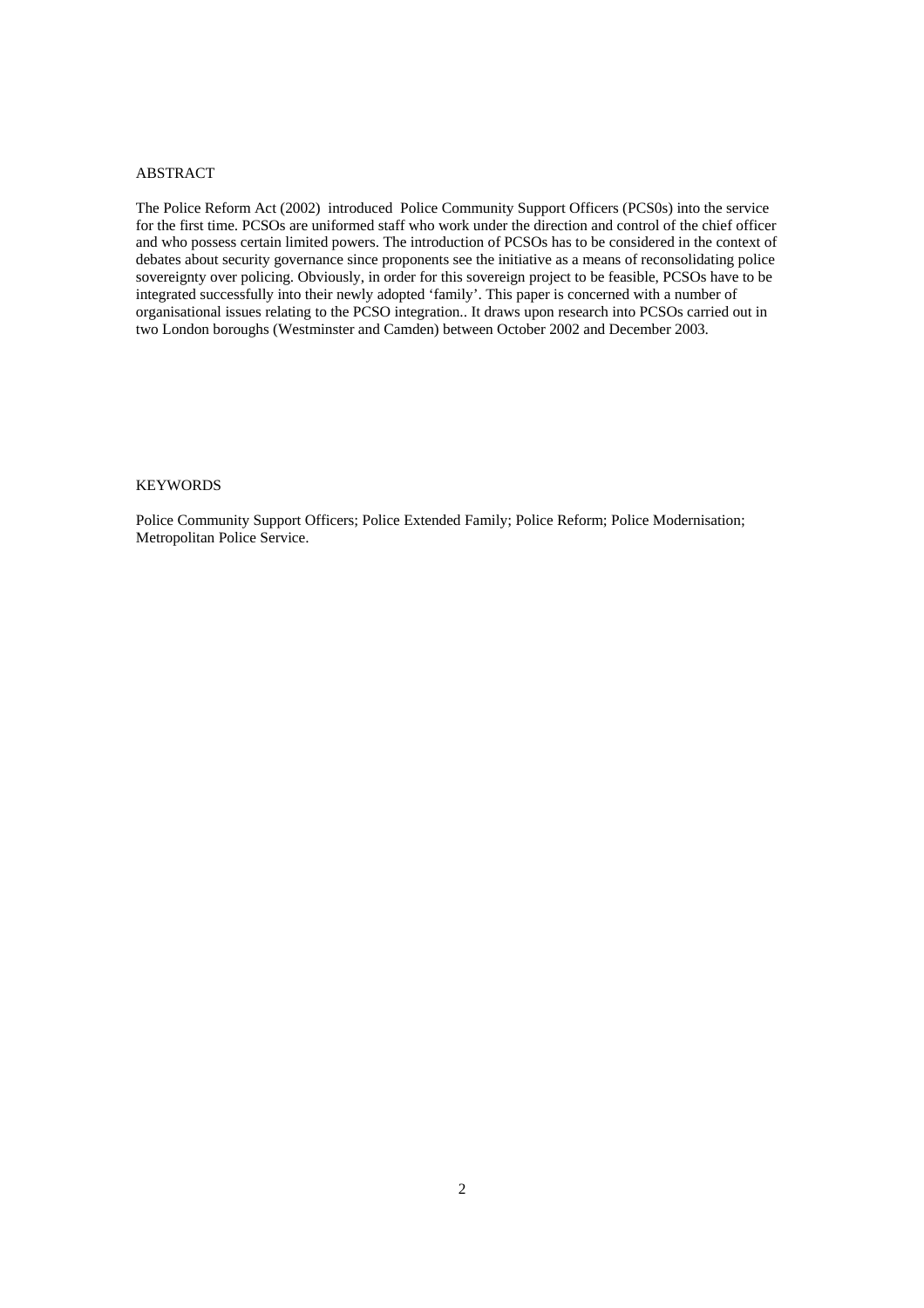#### INTRODUCTION

The Police Reform Act (2002) introduced Police Community Support Officers (PCS0s) into the service for the first time. PCSOs are uniformed staff who work under the direction and control of the chief officer and who possess certain limited powers (such as the power to issue fixed penalty notices for certain offences). Currently, there are about 4,000 PCSOs operating in England and Wales, 1,200 of whom work for the Metropolitan Police Service (MPS). This number will increase substantially in the near future, the Government's recent Spending Review having pledged support for the recruitment of a further 20,000 PCSOs over the next three years (HM Government 2004). PCSOs are tasked to undertake visible street patrol and to contribute to the reduction of low level crime and disorder thereby enhancing levels of public reassurance. They first became operational in September 2002 when the MPS deployed 'Security PCSOs' in Westminster to carry out anti-terrorist patrols. Soon after, 'Community PCSOs', charged with providing visible patrol in communities and 'Transport PCSOs', charged with policing the city's transport routes, were introduced on a London-wide basis.

The introduction of PCSOs has to be considered in the context of debates about police organisational change (Bradley, Walker and Wilkie 1986; Chan 1996; 1997; Manning 1977; 1979; Punch 1983; Wood 2004) and security governance (Johnston 2003; Johnston and Shearing 2003; Shearing and Wood 2003; Wood, Dupont and Font forthcoming), two issues which, though apparently unrelated, are inextricably linked.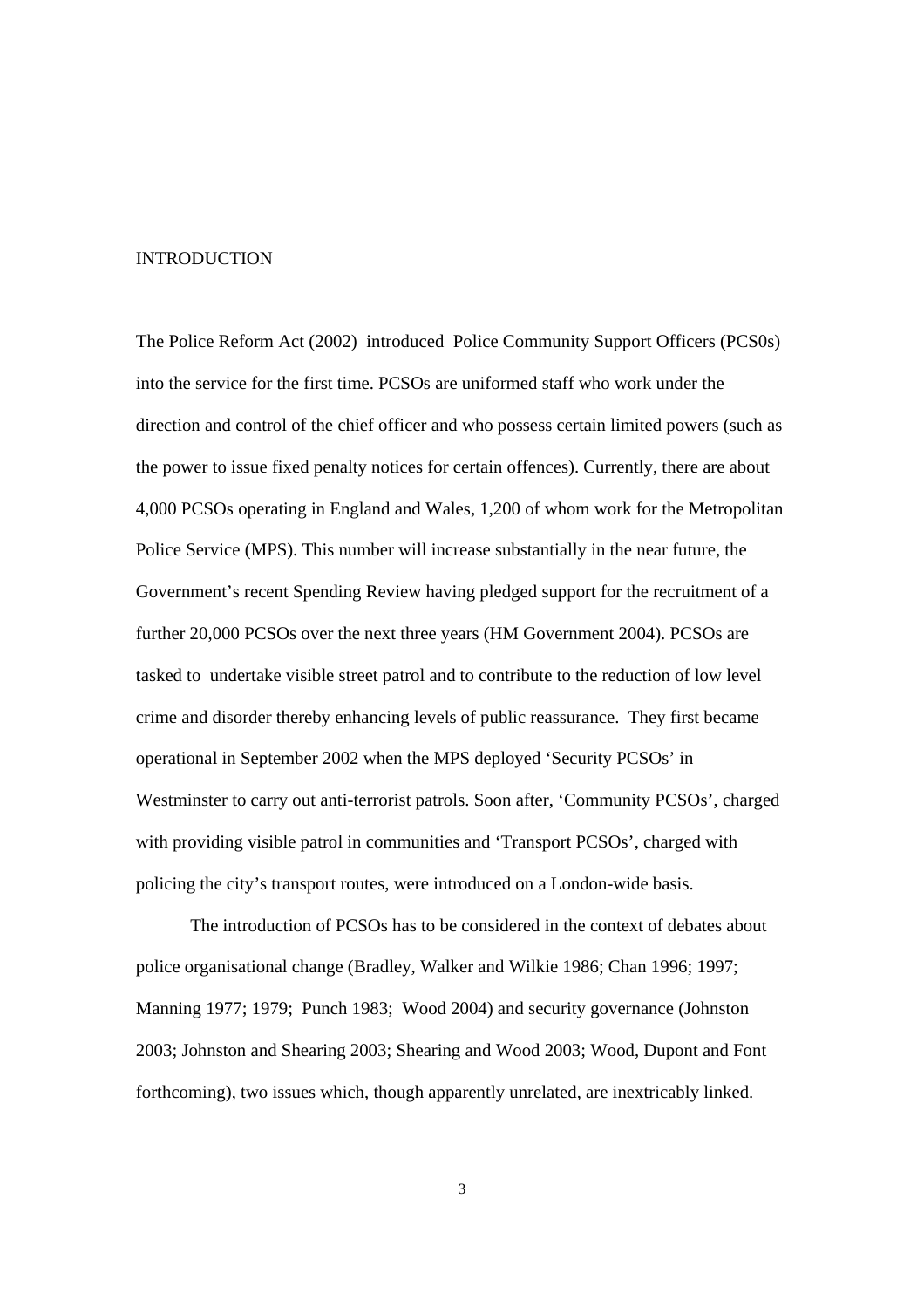Some years ago the MPS's then Deputy Commissioner, Sir Ian Blair, expressed concern that policing in London might become 'Balkanized' due to local boroughs choosing to set up their own police forces or deciding to buy police services from private companies. In Blair's view, the deployment of PCSOs provided a solution to this problem, enabling police sovereignty over policing to be reconsolidated:

By giving such staff the Met badge of excellence, by ensuring that they work under the direction and control of constables, by offering an auxiliary service with powers, we will be able to persuade local authorities and others to spend their money on this kind of service, rather than on schemes without Met backing, without Met intelligence, without Met standards and without Met-based powers (Blair 2002: 31).

Obviously, in order for this sovereign project to be feasible, PCSOs have to be integrated successfully into their newly adopted 'family'. This paper is concerned with a number of organisational issues relating to the PCSO integration. It draws upon research into PCSOs carried out in two MPS boroughs (Westminster and Camden) between October 2002 and December 2003. Sources of data include fifty, taped, semi-structured interviews undertaken with police officers and PCSOs at police stations in both boroughs; two workplace surveys administered to police, police staff and PCSOs at Charing Cross (CX) and Belgravia (AB) police stations in Westminster<sup>2</sup>; an analysis of 2025 PCSO recruitment applications processed during the calendar year  $1<sup>st</sup>$  April 2002 – 31<sup>st</sup> March 2003; and observation of PCSOs and police officers in Westminster and Camden. It also draws upon internal police documentation including the results of an MPS survey administered to PCSOs at Belgravia Police Station.

 The paper is in three sections. The first draws primarily on data from the two Westminster-based workplace surveys. The second comments on three important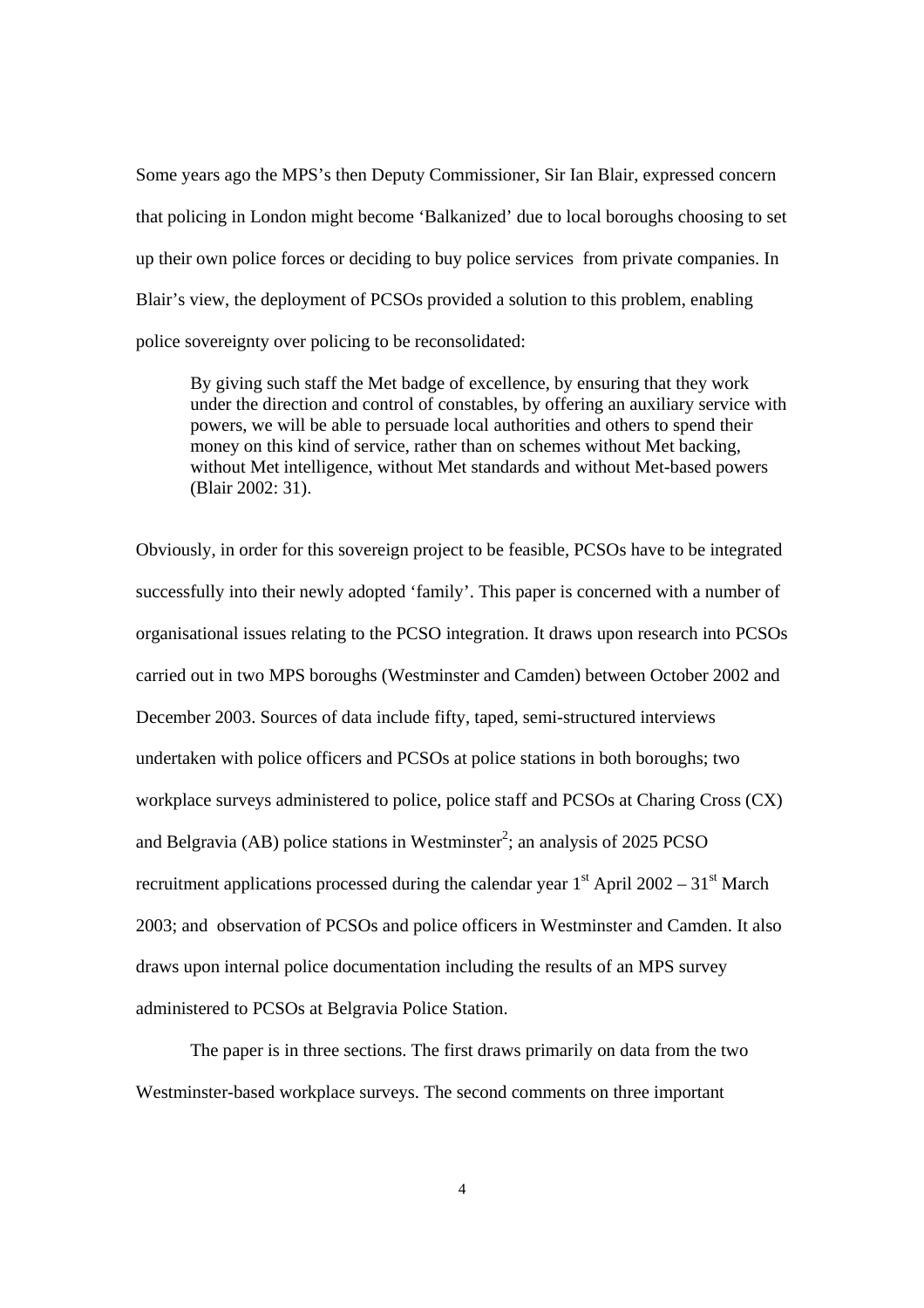organisational issues: PCSO training, supervision and diversity. The third considers what implications the research has for questions of security governance and police organisational change.

### 1. THE WESTMINSTER STAFF SURVEYS

This section draws primarily upon data from the two Westminster Staff Surveys. It examines a number of issues including what motivates PCSOs to join the service? Whether information about their deployment is communicated effectively to colleagues? What institutional and team support PCSOs receive? How far they are accepted by and integrated within the organisation? What impact their deployment has on station morale? How police and PCSOs perceive the quality of PCSO recruits? And what expectations police and PCSOs have regarding the likely impact of PCSOs on the street? AB and CX provided the obvious places to administer the surveys since they had the earliest and largest intakes of PCSOs in the MPS. However, because of the speed of implementation and the numbers deployed, progress of the scheme in Westminster was far from smooth – something which is reflected in the survey findings. Thus, while some of the problems revealed in this section are generic, some relate specifically to Westminster and should not necessarily be seen as general features of the scheme itself. Indeed, the more controlled deployment of thirty PCSOs in Camden produced far fewer difficulties.

# Motivations For and Concerns About Becoming a PCSO

The survey contained two questions aimed at gaining an insight into the motivations and concerns of people at the point they decided to become PCSOs. The first question asked respondents their main reason for wanting to become PCSOs at the time they joined. In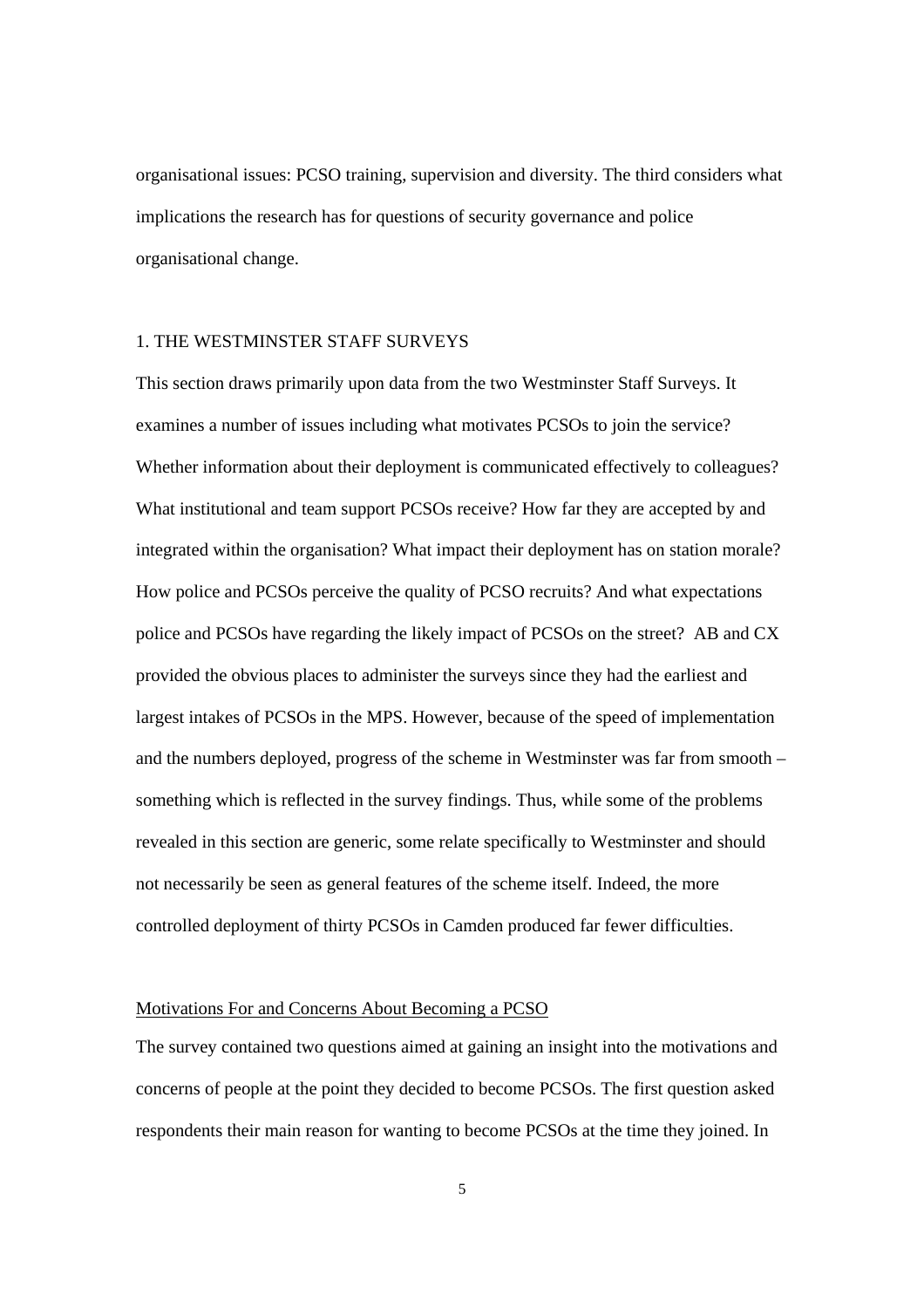both runs of the survey the most common answer given by respondents was that they saw the job as 'a stepping stone to the regular police'. Interestingly, however, the proportions giving this answer were higher in December 2002 (50% at AB and 70% at CX) than in September 2003 (39% at CX and 29% at AB). One possible reason for this is that a proportion of those in the first survey who aspired to become regular police officers might have either negotiated that process successfully or failed to do so. In other words some might have become regular police – in which case they would not have answered the question second time around – while others, having failed to do so, might have been led to 'redefine' their original aspiration.

Respondents were also asked to outline the *main* concern they had about becoming a PCSO at they time of joining. Despite instructions to the contrary, a significant number provided multiple, rather than single, responses to this question. In view of that, Table 1 contains data aggregated from both surveys. Despite its methodological limitations, the pattern presented here is broadly indicative of people's concerns. Indeed, similar views were expressed to us in interviews.

### Table 1 goes here

Crucially, over one third of responses to this question expressed concern about organisational acceptance ('how police and civilian colleagues would react to me') rather than about matters of personal safety or external acceptance.

Communication of Information about PCSOs.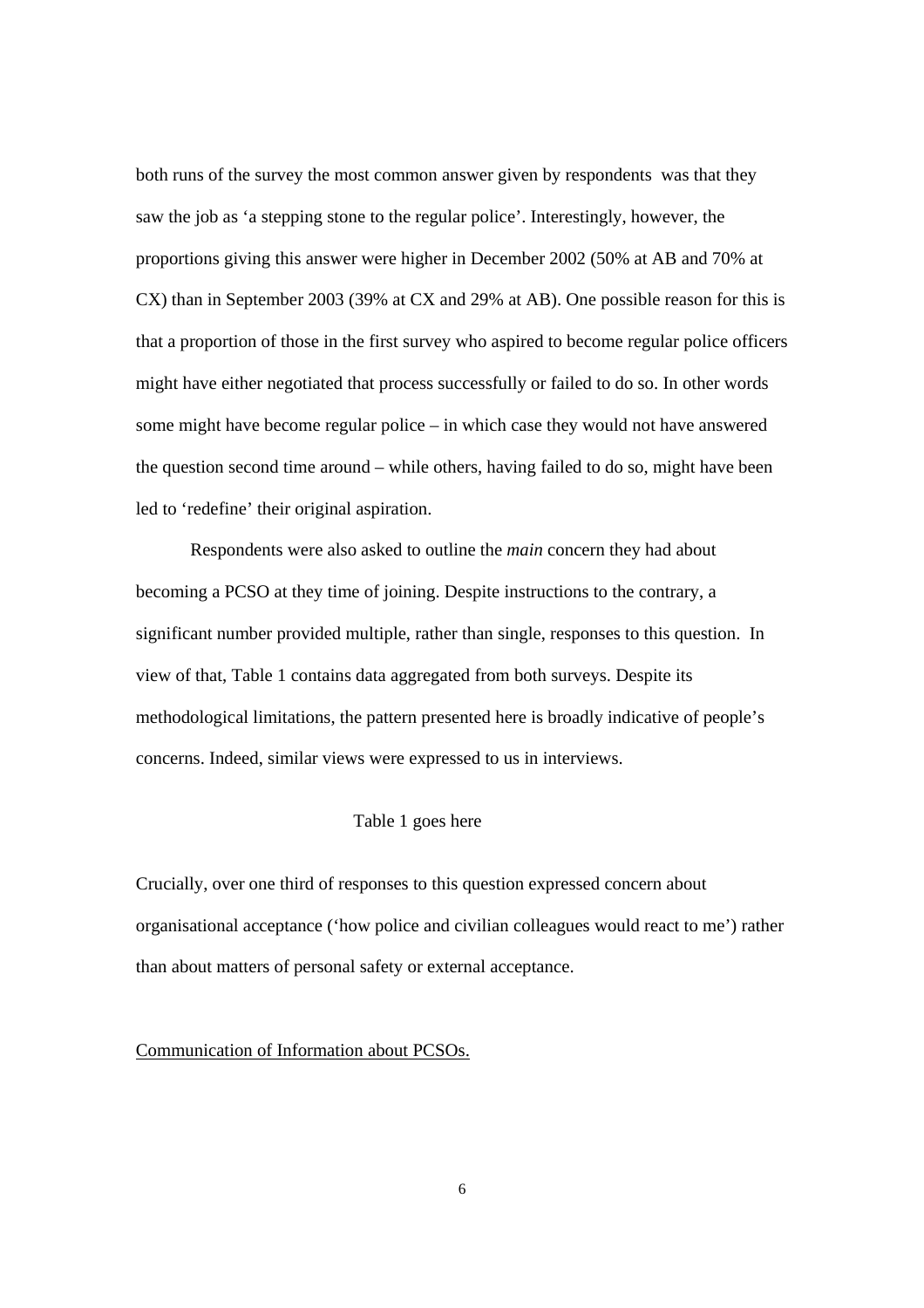A striking feature of the PCSO initiative was the speed of its deployment, something which ruled out early planning and created a number of operational and organisational problems. One of these concerned communication. The survey asked several questions about the adequacy of the information given to colleagues regarding the deployment of PCSOs. The first of these asked police and non-PCSO civilian staff to comment on the statement that 'The MPS has kept me well-informed about the reasons for employing PCSOs in London'. In December 2002 only 15% of staff at Belgravia (AB) and 17% of staff at Charing Cross (CX) 'agreed' or 'strongly agreed' with the statement. When the same question was asked nine months later the percentage 'agreeing' or 'strongly agreeing' had reduced slightly (14% at AB and 15% at CX). Respondents were also asked to comment on the statement that 'The MPS has kept me well-informed about the reasons for employing Security PCSOs in Westminster'. In December 2002 around one third (30% in AB and 38% in CX) 'agreed' or 'strongly agreed' with the statement. Nine months later that figure had been reduced to around a quarter in both stations (26% in AB and 27% in CX). Interviews carried out at AB and CX confirmed that the great majority of respondents felt that information about the introduction of PCSOs had been communicated badly. The following comments were typical

no-one … told us about their role and responsibilities. It became evident that my immediate management didn't know what you could use them for. We didn't know what you could use them for. They [PCSOs] certainly didn't know what they could do (PC AB)

What were our aims? Nobody really knew. When we were posted on to the teams it was a question of 'Well, what do we do with them'? (PCSO CX)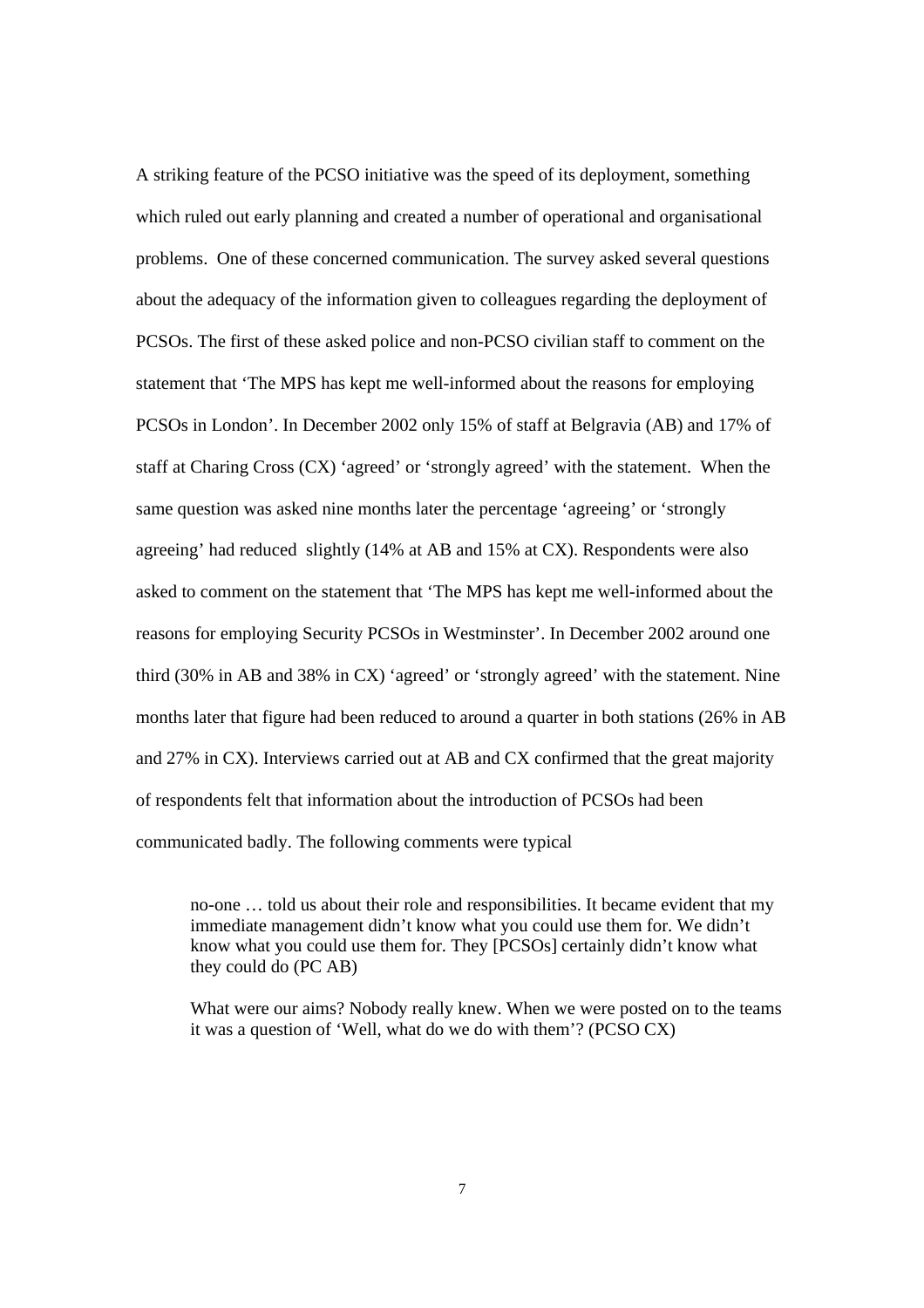Indeed, more than a year after their introduction to the borough, only a minority of police and civilian respondents – including a shrinking minority in CX - felt that they had a clear idea of the role of PCSOs in Westminster.

Table 2 goes here

# Organisational Support for PCSOs

The survey asked personnel to respond to the statement 'At my police station' MPS support for PCSOs has been good'. The police and civilian view was consistent across the two surveys with around two-fifths 'agreeing' or 'strongly agreeing' with the statement and between one-quarter and one-third 'disagreeing' or 'strongly disagreeing'. However, the response from PCSOs was markedly different. In the first survey a substantial majority (95% at AB and 85% at CX) 'agreed' or 'strongly agreed' with the statement. Nine months later the figure had reduced significantly at CX (71% 'agreeing' or 'strongly agreeing') and had fallen dramatically at AB (where only 29% 'agreed' or 'strongly agreed' and 35% 'disagreed' or 'strongly disagreed').

Though almost half of police and civil staff believed that institutional support for PCSOs had been good, interviews with police officers carried out around five months after initial deployment revealed concern about particular aspects of that support. One major concern was that PCSOs were handicapped by a lack of officer safety training and equipment. Indeed, several respondents felt that, such was level of the shortcoming in this area, that a PCSO was likely to be injured in the future. An Inspector put the problem into context: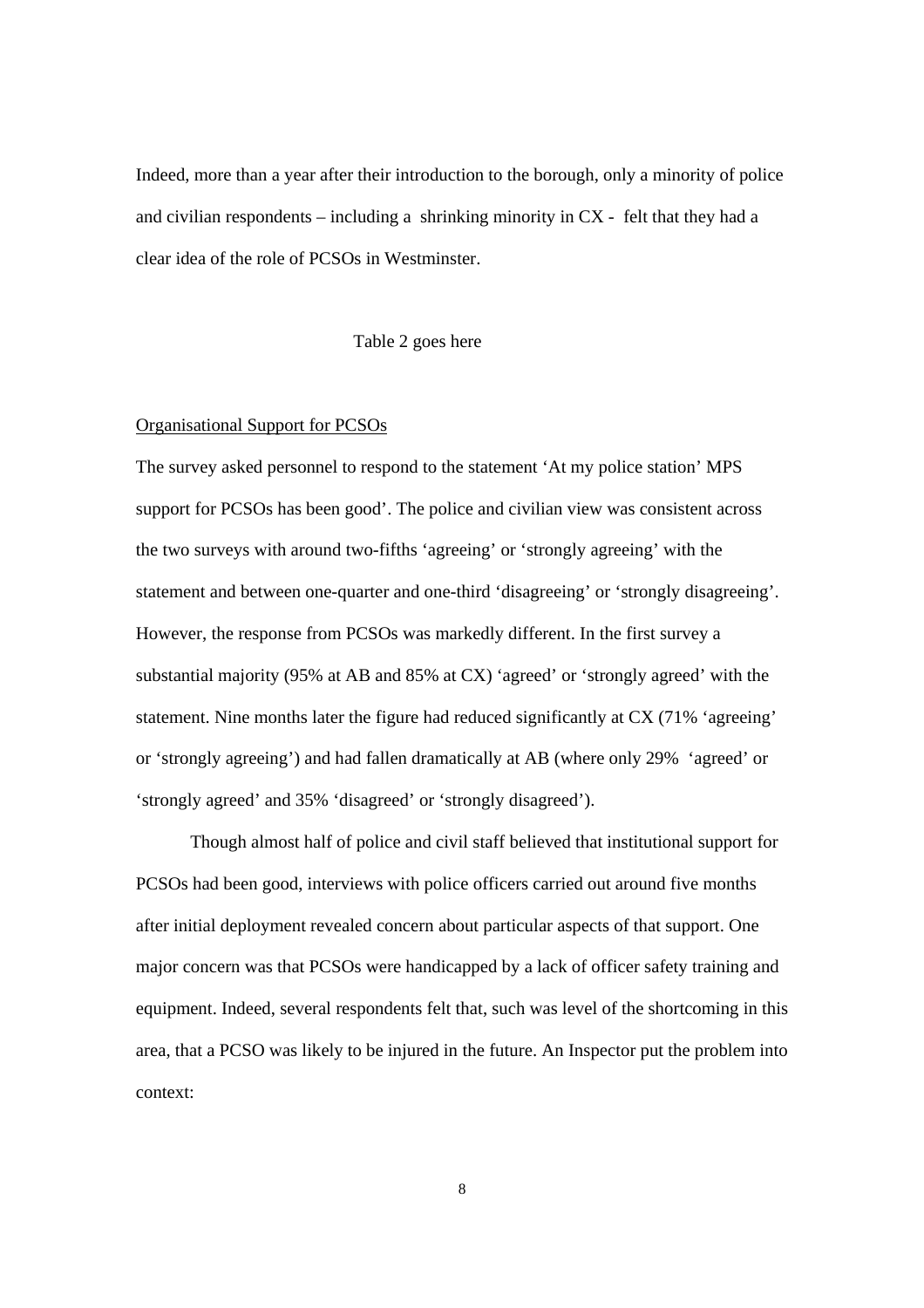They are part of the police family and though not police officers they do have a role to play … the police officer's role is around confrontation and problemsolving. So they can't – if they are in the police family – shy away from that responsibility. Our duty, I guess, is to ensure that we somehow put a limit on what we expect their level of confrontation to be and make sure they are trained to do that … [including] officer safety training … It's a bit of a suck it and see thing.

However, many officers felt that the appropriate balance had not yet been achieved, one sergeant's comment summing up the views of others: 'they [PCSOs} were very poorly supported by the firm [in respect of officer safety training and equipment]'. The significant fall in the proportion of PCSOs feeling that institutional support had been 'good' over the two surveys is probably a result of their increased awareness of and exposure to these problems.

### Acceptance and Integration of PCSOs

Next respondents were asked about the support PCSOs received from team colleagues.

# Table 3 goes here

At CX more than a half of police/civilians and more than four-fifths of PCSOs gave an affirmative response to the statement in both surveys. At AB, however, the later survey showed a marked reduction in affirmative responses from both police/civilians and PCSOs alike. In this case less than half of PCSOs 'agreed' or 'strongly agreed' with the statement and as many police/civilians 'disagreed' or 'strongly disagreed' with it as 'agreed' or 'strongly agreed'. The results therefore show that amongst all categories of AB staff there was a view that support for PCSOs from team colleagues had reduced in the period between the two surveys.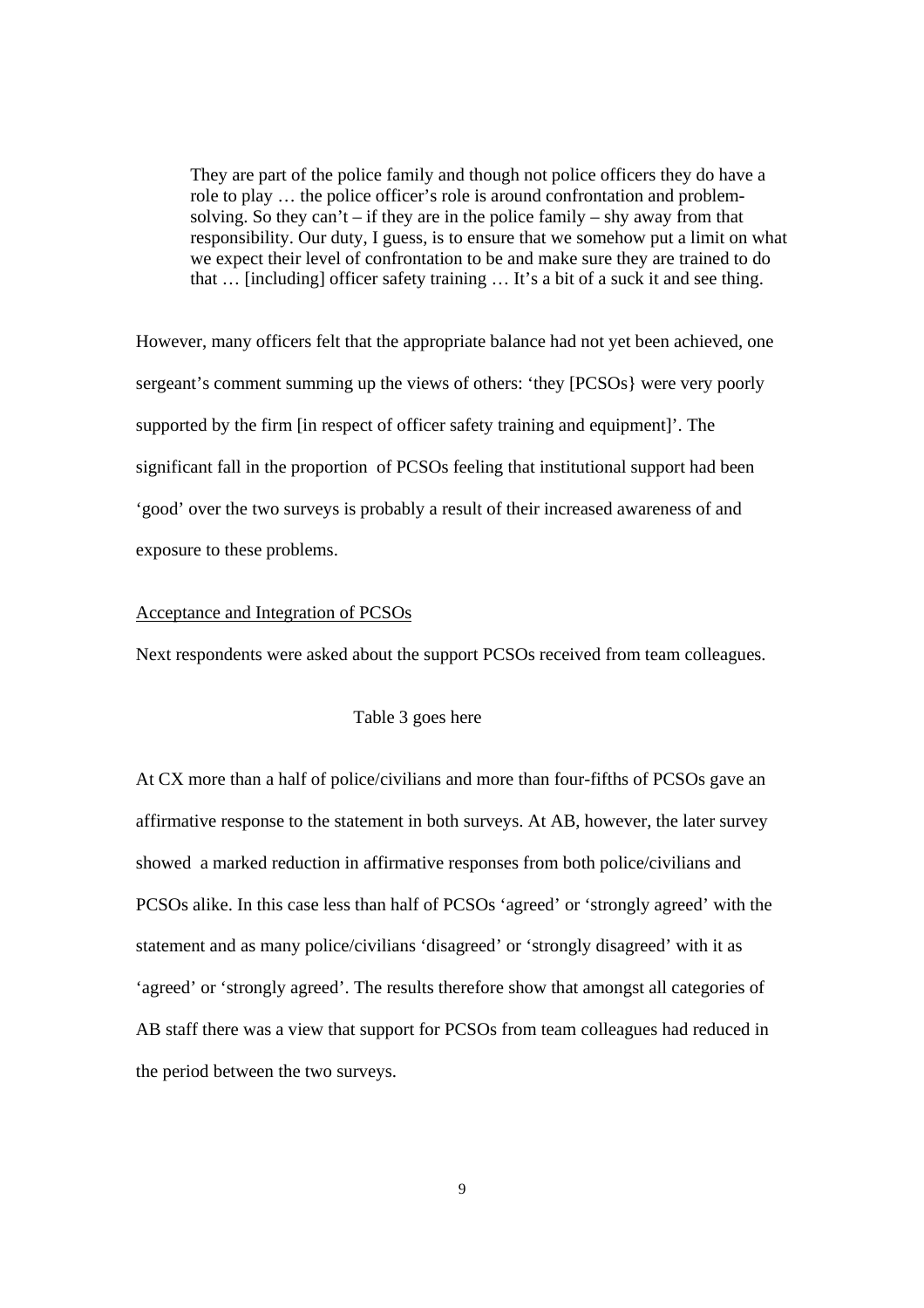Respondents were also asked about the acceptance of PCSOs within the 'police team'.

#### Table 4 goes here

In the first survey a substantial majority of PCSOs and a significant minority of police officers and civilians believed PCSOs to be fully accepted as team members. Nine months later, with the exception of police and civilians at CX, there had been a marked reduction in affirmative responses. At face value, these figures would seem to suggest a growing alienation between PCSOs and their team colleagues. However, Table 4 should be interpreted with a degree of caution. First, the high levels of affirmative answers given by PCSOs in the December 2002 survey are likely to be the product of unrealistic expectations on their part about the working environment they had just entered. Subsequent reductions in affirmative answers given by PCSOs should therefore be interpreted in this light. Second, in view of the problems CX and AB faced in absorbing 200 new personnel into the workforce, the fact that around half of PCSOs at both stations *still* felt fully part of the team might be considered a mark of success rather than a measure of failure. Undoubtedly, as the table suggests, much more integrative work needed to be done at both stations, but it does not necessarily justify unduly pessimistic conclusions about the prospects of further integration.

Evidence from an internal MPS survey of PCSOs undertaken at AB during November 2003 would seem to confirm that conclusion. While a third of PCSOs thought there was still 'scope for improvement', 43% described their level of integration with police officers as 'very good', a figure comparable to the 47% who expressed the view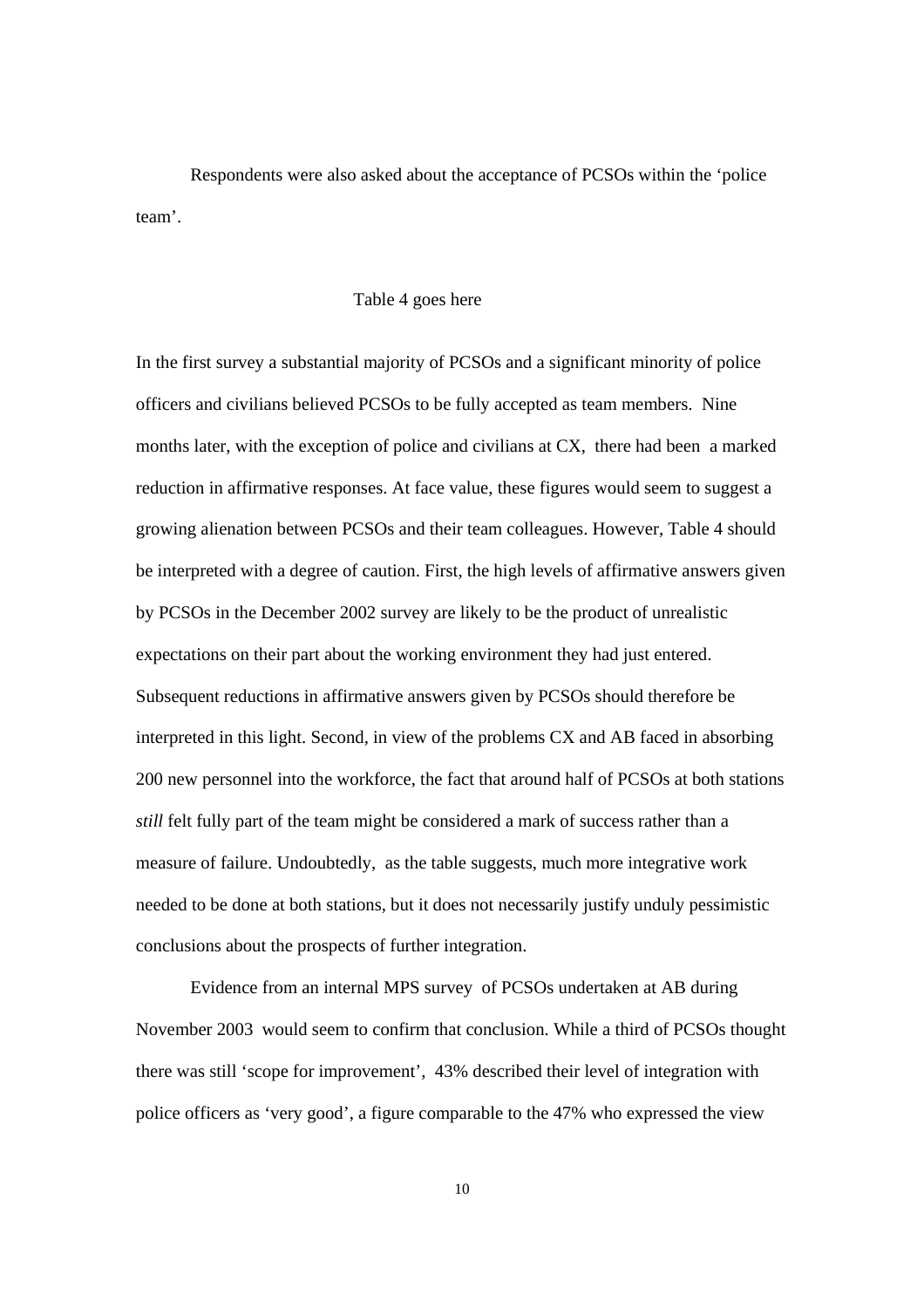that PCSOs at AB were 'fully accepted as part of the police team' in the September survey (see Table 4 above). In the same internal survey more than four-fifths of PCSOs at AB felt that the level of integration had improved over time. Nevertheless, almost threequarters of PCSOs still felt that the police officers on their teams could do more to increase the level of integration by 'gaining a better understanding of the role of the PCSO' and by 'making efforts to be more friendly/supportive'. Thus, while improvements had undoubtedly occurred, cultural and structural obstacles remained. Two comments made by respondents in the September survey confirmed this point. The first, from a PCSO at CX, pointed to continuing divisions within the workforce at the station, despite the good efforts of supervisors: 'When called upon the PCs come to PCSOs help straight away. But at the station it is still us and them … The Police Sergeants have tried to pull the team together but it's a two tier system'. The second, from a Police Inspector at CX, pointed to the structural problems posed by the sudden arrival of 16 PCSOs on his relief

My team dynamics were quickly thrown into disarray. I regularly paraded 3-4 PCs with 16 PCSOs. This imbalance is improving with time but due to the inability to fully integrate early on we still, unfortunately, manage a team of Constables and a team of PCSOs.

# Morale

The deployment of PCSOs on security patrols in Westminster had a number of implications for morale. On the one hand, the morale of the PCs released from the tedium of security patrols was enhanced. On the other hand, PCs, Sergeants and Inspectors repeatedly said they spent large amounts of time dealing with disciplinary and other dayto-day problems associated with PCSOs, a point to which I return later**.** Thus, any benefit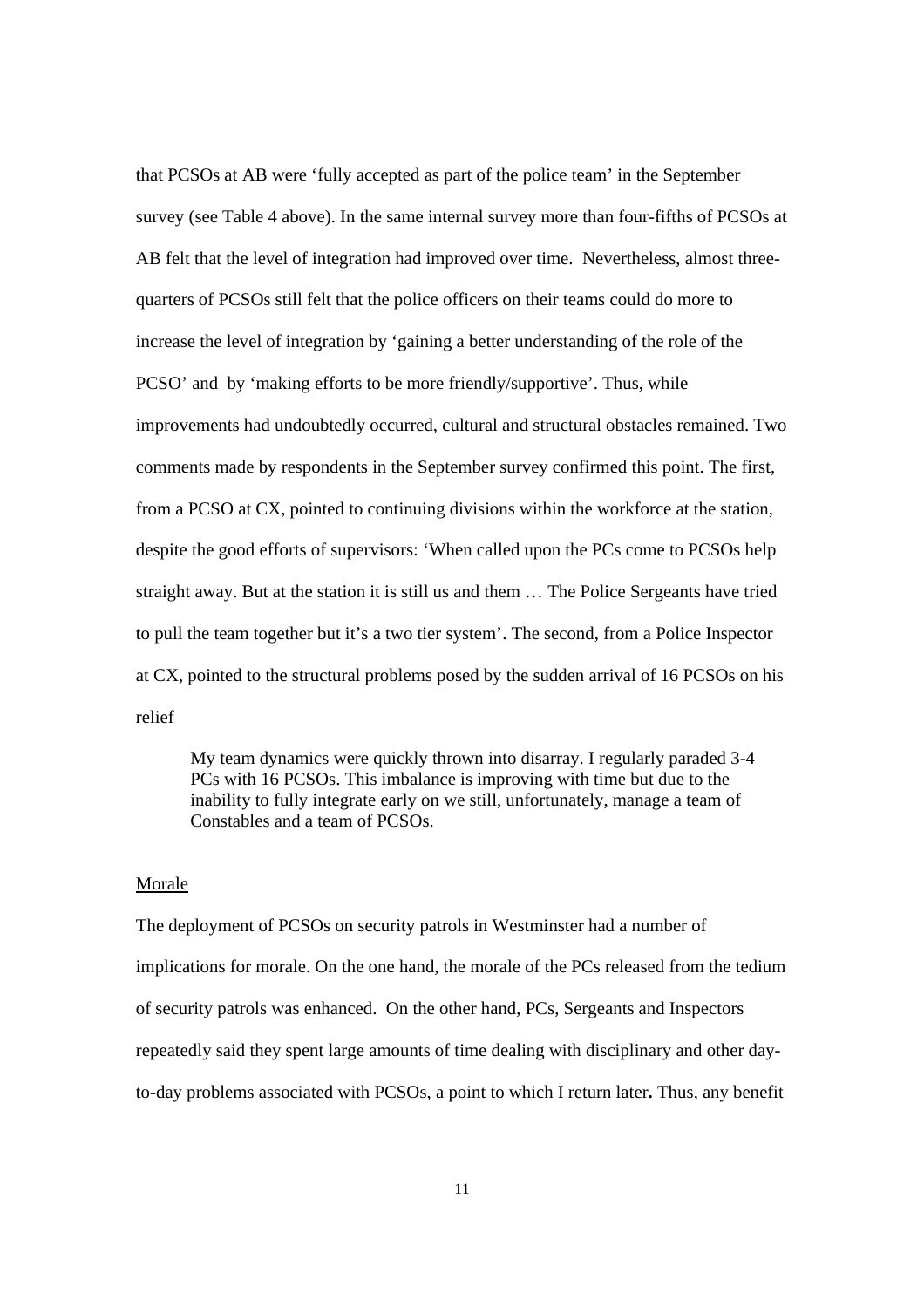in police officer time and morale accruing to the deployment of PCSOs on security patrols may well have been counter-balanced by the costs associated with day to day problem solving.

The tedium of undertaking security patrols also posed problems for the morale of PCSOs, not least because many felt they had been misled at recruitment regarding the role they would undertake. One supervising officer said

They bought into something that they did not really want. They are bored with doing security patrols. They thought they would be working in the wider community. Some are already looking to be CAD Controllers [or] First Aid, Trainers.

In the survey PCSOs were asked whether the work they were doing conformed with the expectations they held, after training, of what it would be like. While there was relatively little dissonance between the expectation and the reality of work experienced by PCSOs at CX, the situation at AB – where security patrols were at their most tedious - was very different. In December 2002 more than four-fifths of PCSOs at AB had believed their work to conform with the expectations they had of it after training. Nine months later, less than one-third felt that to be the case. Subsequently, various steps were taken to deal with problems of PCSO boredom in Westminster such as deploying them at film premiers and at the 'postcard sites' frequented by tourists. Following the introduction of around a dozen Community PCSOs into the borough towards the end of the research, the possibility of the Community PCSOs role being 'shared around' was discussed. However, by fudging the specificity and skill requirements of the two roles, the likelihood was that this solution would merely generate ambiguity and confusion.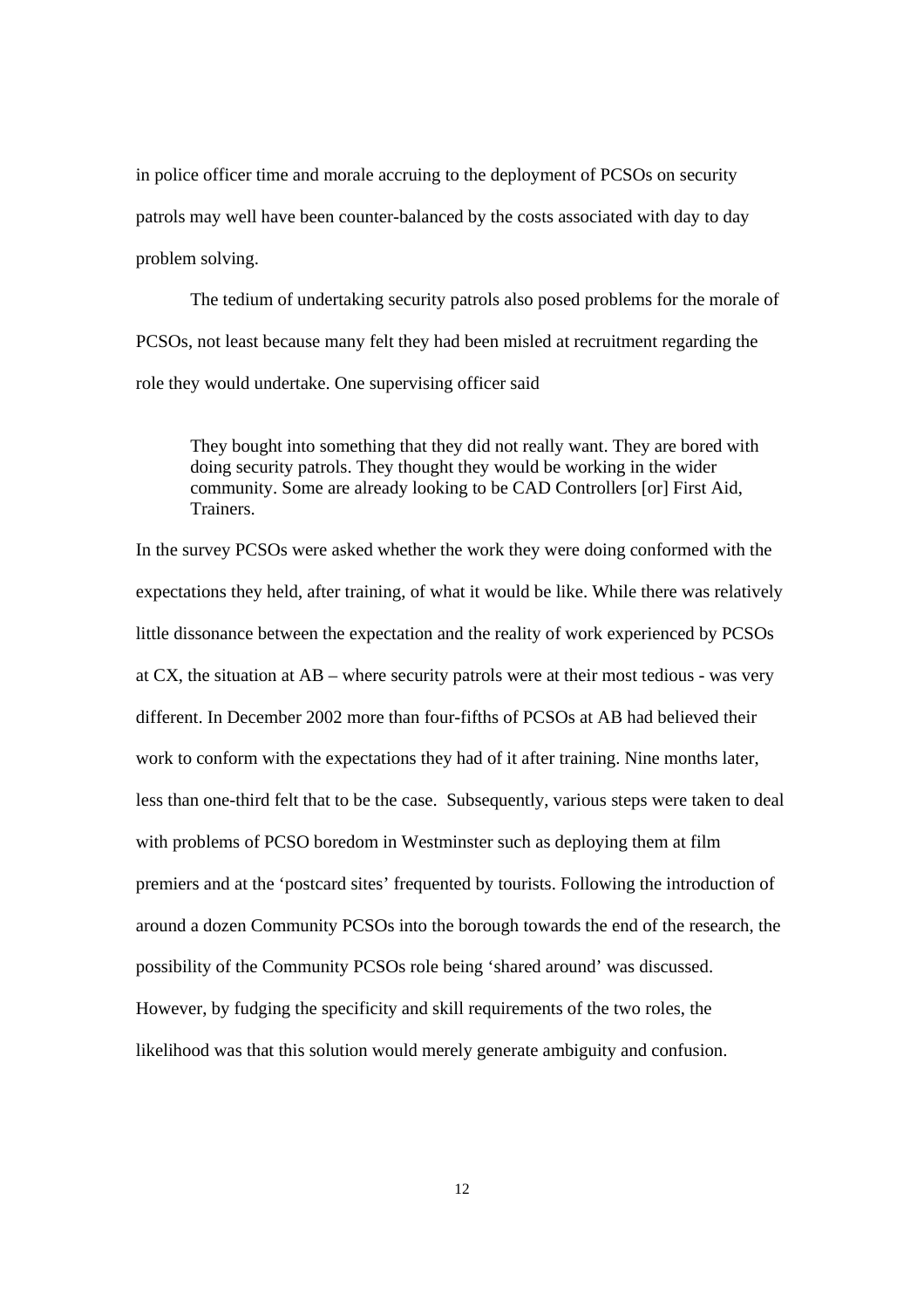Questions about morale were also included in the internal survey of PCSOs administered at AB in November 2003. A majority of respondents indicated that an improvement had occurred in their morale since initial deployment. More than four-fifths of PCSOs declared themselves to be 'happy in the job'. Three-quarters stated that their 'morale at the moment' was either excellent or good', only 19% considering it to be 'low'. However, when asked about the general morale of their PCSO colleagues, respondents were much more cautious, only 10% declaring it to be 'good', 29% considering it 'satisfactory' and 43% regarding it as ''low'. Not surprisingly, when PCSOs were asked to list aspects of the work which they liked least common responses included 'the repetitive nature of security patrols', 'station security at DP (Paddington)' and 'the provision of security at New Scotland Yard'. Aspects of the work they liked most included joint patrols, engaging with the homeless, gathering intelligence, combating anti-social behaviour, mobile patrols, providing public reassurance and crime prevention. Most of the responses in this category related to tasks in which PCSOs engage with or assist the public.

#### Perceived Quality of PCSOs

There was a marked change in the way staff perceived the quality of PCSO recruits between the two surveys. In December 2002 around a quarter of the personnel at each station agreed or strongly agreed that 'the quality of staff recruited as PCSOs has been good', while around two-fifths disagreed or strongly disagreed. In the second survey more than two thirds of personnel at each station disagreed or strongly disagreed that the quality of PCSO recruits was good, a further fifth opting to 'neither agree nor disagree'.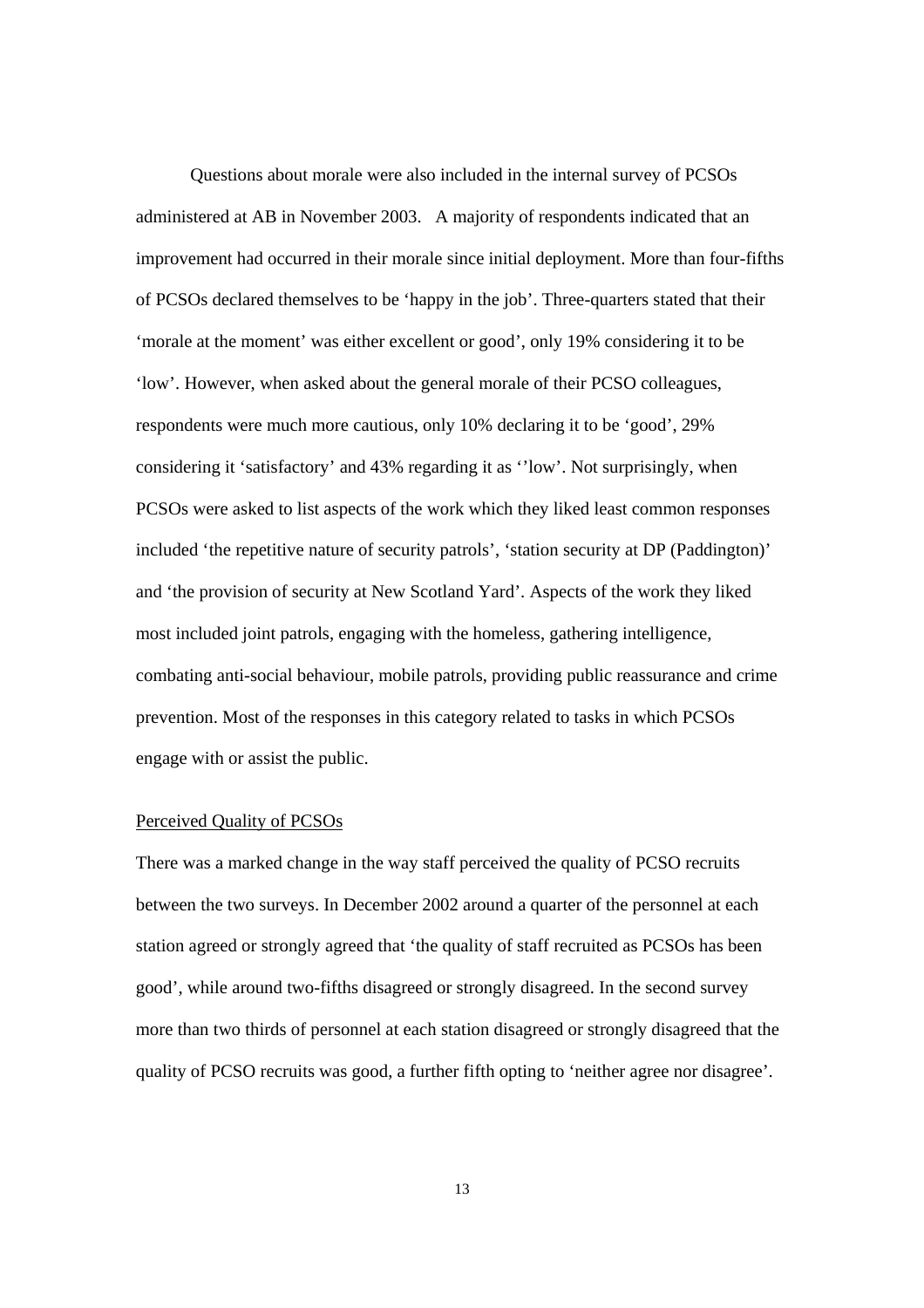Indeed, the proportions giving an affirmative answer to this question fell to only 11% at CX and 5% at AB.

 Interestingly, a relationship was noticeable between the rank of respondents and their assessment of the quality of PCSOs. In the December 2002 survey around one half of PCs rated PCSOs poorly while Sergeants and Inspectors consistently rated them more highly. This pattern was repeated in the later survey. Table 5 aggregates the responses from both surveys to confirm that there is a consistent relationship between the respondent's rank and the assessment made. Interestingly, Police Inspectors ranked the quality of PCSOs more highly than PCSOs did themselves.

# Table 5 goes here

During the course of interviews, police were asked to estimate what proportion of PCSOs might be capable of becoming regular police officers – given that almost a half of all PCSOs gave that as their main reason for joining. While estimates of the proportion of PCSOs capable of becoming regulars varied from 'between 5% and 10%' to 'as high as 90%' most interviewees – even those who rated PCSO's as generally 'poor' – believed that around a quarter were capable of making the transition. This issue is reconsidered later in the context of minority ethnic PCSOs seeking such transfer.

#### Anticipated Impact of PCSOs

In interviews police constable's views about PCSOs were, inevitably, linked to ideas about their perceived impact on officer workload. Many resented having to take statements on behalf of PCSOs – something which generated extra work for them – and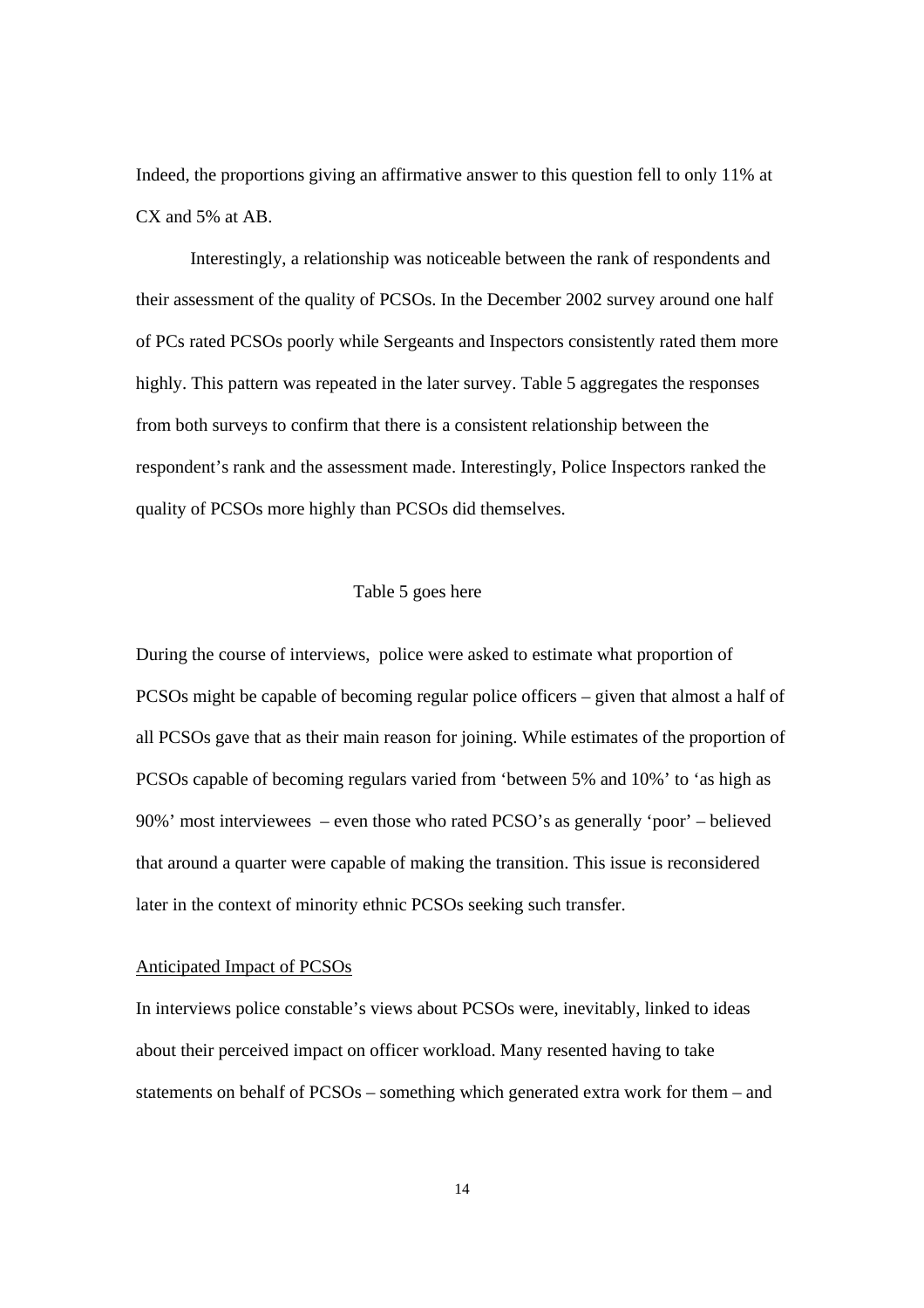felt that the latter should be able to report crime directly, rather than have to summon a police officer in order to do so. They also feared that PCSOs might be inclined to overreport trivial offences, thereby generating jobs that only PCs would be able to deal with. Evidence on this was scanty, though one senior officer said

I did expect a lot more silly calls coming in here - [such as ] 'there's two people pushing and shoving in Whitehall' – that we would never have known about or allocated a resource to. Actually, it hasn't happened

Table 6 examined the perceived impact of PCSOs on police officer workload.

# Table 6 goes here

Predictably, in both surveys more than 90% of PCSOs agreed with this statement. At CX slightly more than two-fifths of police/civilian respondents gave affirmative answers in the September survey - only slightly fewer than in December - while at AB there was a substantial increase in the proportion of police/civilians giving affirmative responses in the later survey (61% compared to 35% previously). Overall, then, a significant majority of police officers and a substantial majority of PCSOs believed that introduction of PCSOs in Westminster reduced some of the police's routine workload and released police officers to work on other duties.

Finally, respondents were asked whether they felt the deployment of PCSOs would help to raise the level of public reassurance in Westminster. Table 7 provides a breakdown of answers from both December and September surveys according to police station.

Table 7 goes here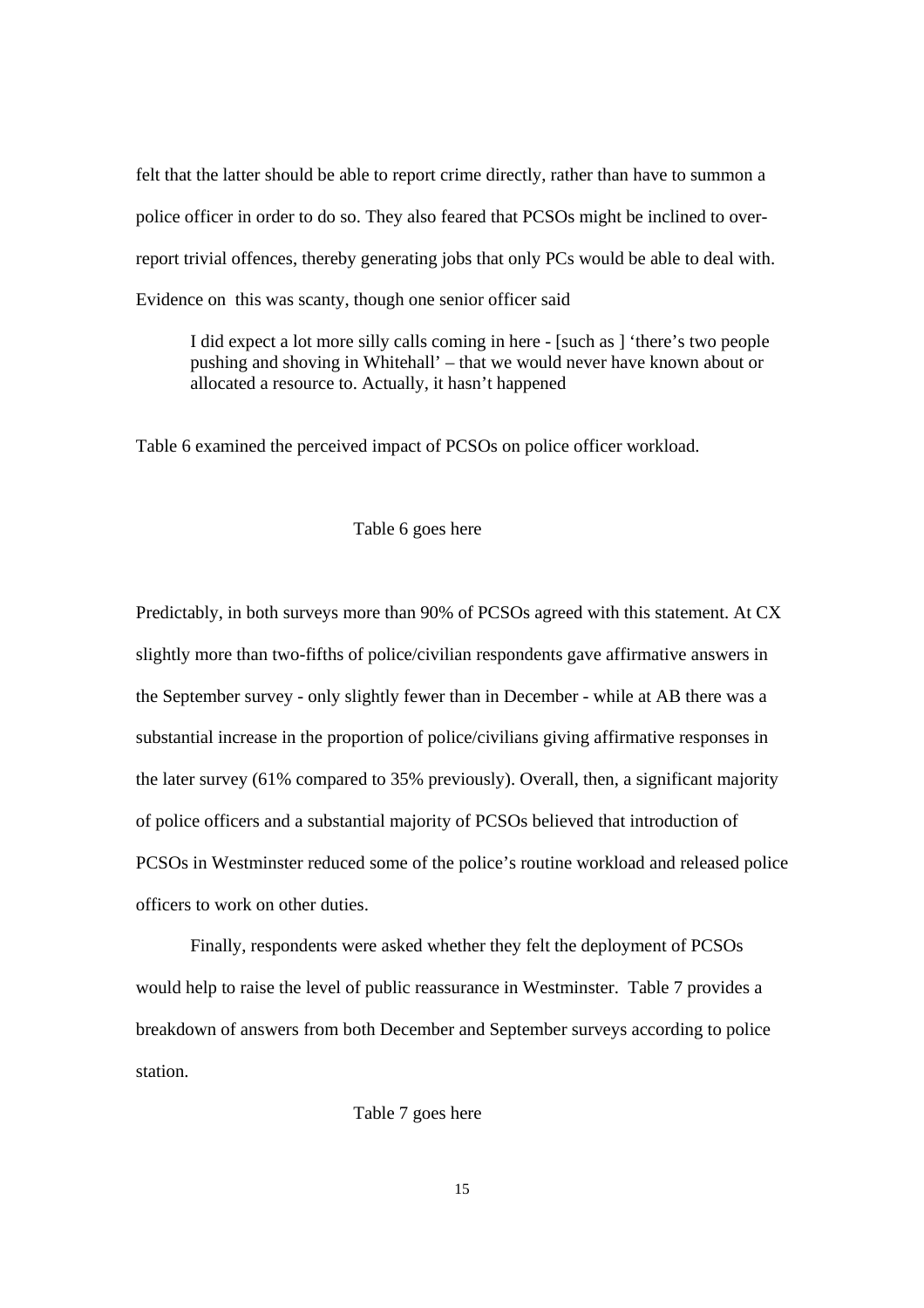Table 7 shows only a slight reduction in the proportion of affirmative responses given over the course of the two surveys. Placing the responses to this question alongside those contained in Tables 5 and 6 would indicate that while many respondents had reservations about the quality of PCSOs, the majority considered them able both to release police officers from mundane duties and to help enhance levels of public reassurance.

# 2. ORGANISATIONAL ISSUES

This Section supplements the previous one by focusing on three particular organisational issues relating to PCSOs: their training, their supervision, and their diverse composition.

# Training

At the time of the research PCSOs undertook a three week training course before undergoing further, borough-based, training. The decision to allocate three weeks initial training reflected both financial constraints and the limited legal powers which would be exercised by PCSOs. A consultant's review commissioned by the MPS in summer 2003 concluded that the training programme was of too short a duration and that, in certain key respects, its content did 'not appear to be sufficient for purpose' (Bellos 2003. 12.10). This view was endorsed by the interviewees. One recurring concern was the inadequacy of training in relation to PCSO powers. An Inspector expressed it as follows:

We bodged our way through confusing instructions, attempting to comply with poorly thought out plans to allow individual officers to become authorised to issue tickets for offences that weren't even enacted at the time.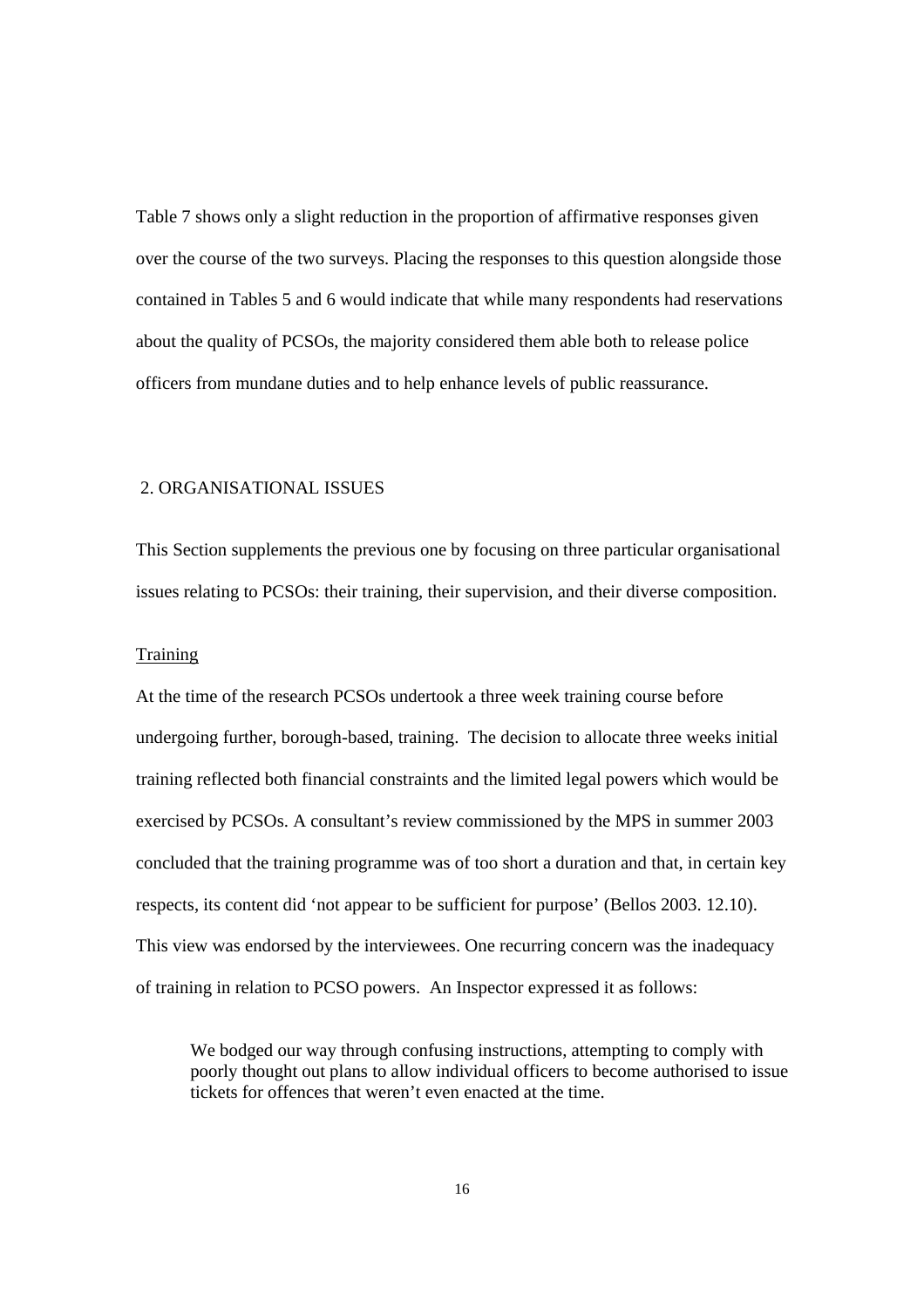Various other shortcomings were noted in respect of training. First, since the course lacked assessment, there was a limited evidence-base upon which judgments could be made about the competence of individual trainees. This would be likely to pose difficulties in the event of the MPS wishing to discipline or dismiss a PCSO. It could also raise liability issues should a PCSO or a member of the public be injured or put at risk as a result of a PCSO's failure to act 'competently'. A second problem concerned the lack of support for supervisors. Not only would they have benefited from training in the powers, roles and responsibilities of PCSOs. They also required guidance on how they, as police, officers should deal with discipline and personnel issues arising amongst PCSOs who, as 'police staff', were subject to civil staff procedures.

A third issue concerned diversity training. Bellos (2003) notes that, while the training addressed equality and diversity issues in some detail, it did so in a 'theoretical academic format' rather than focusing on 'desired outcomes based on realistic scenarios that relate to the ways that PCSOs must undertake their duties and roles' (Bellos 2003: 12.6). Training observations carried out during this research confirmed that point. The students observed in one session had either failed to read or failed to understand the workbook on human rights – an impenetrable legalistic document – that had been sent out as pre-course material. Failure to provide PCSOs with appropriate knowledge about diversity - and with the associated skills that they might use on the streets and in the police station when confronting issues of diversity – created some problems. The following comment was made by a local authority warden regarding the initial arrival of PCSOs on the streets of Camden, the other site covered by the research:

We kind of got the impression that they had been chucked in at the deep end ... that they hadn't had the training that they could have had … When they first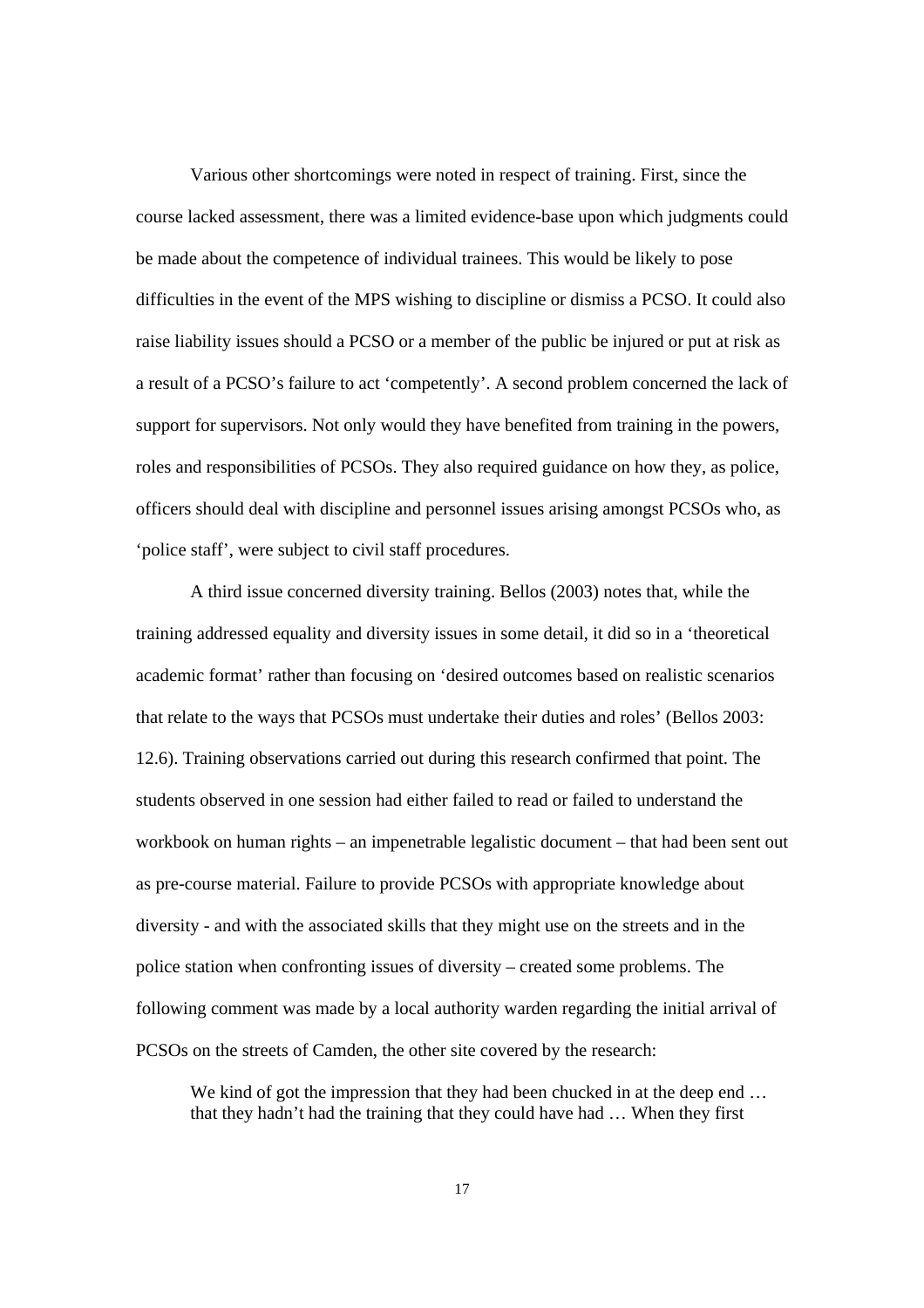started … their language out on the streets for this day and age … It just wasn't 'PC', the things they were calling people. We brought it to the attention of the Sector Team and it has been addressed. We don't have these issues now.

Though this example relates to matters on the street, an issue of equal concern is how effectively training addressed the use of inappropriate language or the taking of inappropriate action *inside* the organisation. During the research some incidents were reported in which PCSOs had allegedly used racist language. Bellos (2003) cites one such case in which the alleged perpetrator, when asked why he had committed the offence, stated that he had understood the diversity training, but thought it related only to interactions with members of the public not to interactions with colleagues!

Fourthly, one measure of the effectiveness of a training programme is its capacity to inculcate the values, attitudes and standards of conduct appropriate to a disciplined organisation. The initial training programme had serious shortcomings in this regard. Soon after the commencement of the research, police officers began to relate disciplinary problems concerning PCSOs to the research team. At first, these were taken with 'a pinch of salt' – the product of disgruntled police officers complaining about the latest disruption to the status quo. However, it soon became apparent that a small minority of PCSOs were turning in late for shifts, failing to report sick, failing to wear the proper uniform, complaining about beat assignments and the like. Inspectors and sergeants reported that they were spending considerable amounts of time resolving relatively minor breaches of discipline committed by a small number of people. On occasions, when carrying out patrol observations, incidents of low level misconduct, such as PCSOs taking unauthorized coffee breaks were observed. In one instance, an argument was observed in a Camden police station between two minority ethnic PCSOs after one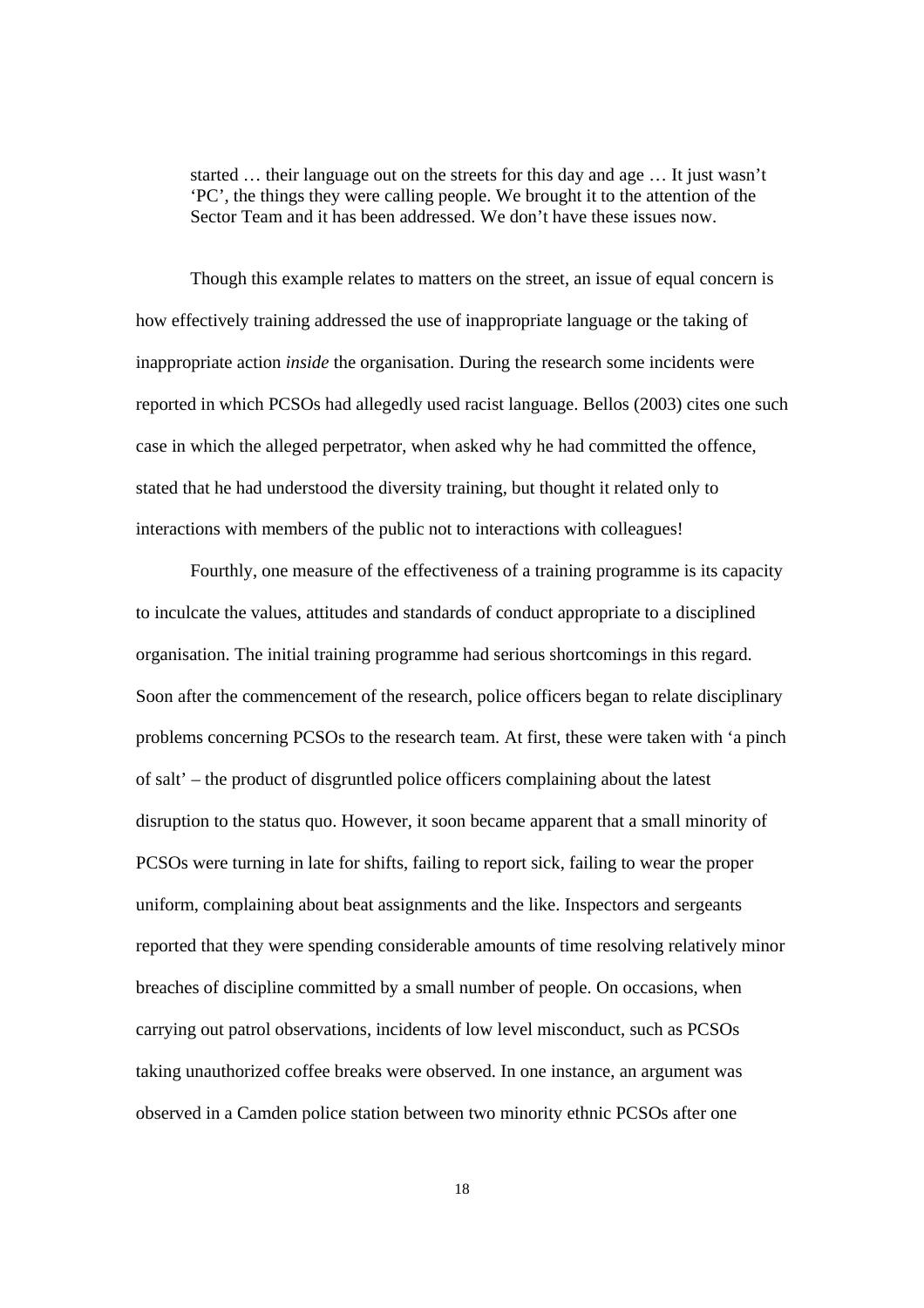refused to go out on patrol with the other. Each demanded to see a personal

representative. Two and-a-half hours later, when the representative could not be found,

they were placed at opposite ends of the front counter. They remained working there for a

week while the matter was resolved.

The critical point to be made here is that a minority of PCSOs did not so much lack

discipline as fail to understand how a disciplined organisation, such as the police, works.

This issue was not addressed at initial training. Two comments are particularly apt in this

regard

There was no discipline [in the training course], a lack of respect [towards instructors] which set a bad precedent for people entering a disciplined organisation (PCSO)

Because [training] was so short, they still have the values and beliefs they had in whatever jobs they were doing before. With policemen you go to Hendon for 18 weeks and somehow, subconsciously, you implant the values and beliefs that police officers … must have. When they come out of Hendon, most know what's right and what's wrong: where the lines are. The PCSOs … are desperately trying to learn the right and wrong ways of doing things (Police Inspector)

# Supervision

In Camden, a decision was made that PCSOs should be attached to Sector Teams and allocated a dedicated supervising Sergeant. This proved to be an effective decision as supervisors were able to identify the short and long term needs of PCSOs and make plans to meet them. Much early emphasis was also placed on debriefs. As a supervising sergeant from Holborn Police Station put it:

I want to know what they have done, what problems they have had, where they have been and who they have seen. For one thing, it shows that you are interested in what they have done… and it gives them the opportunity to ask questions that they might not otherwise ask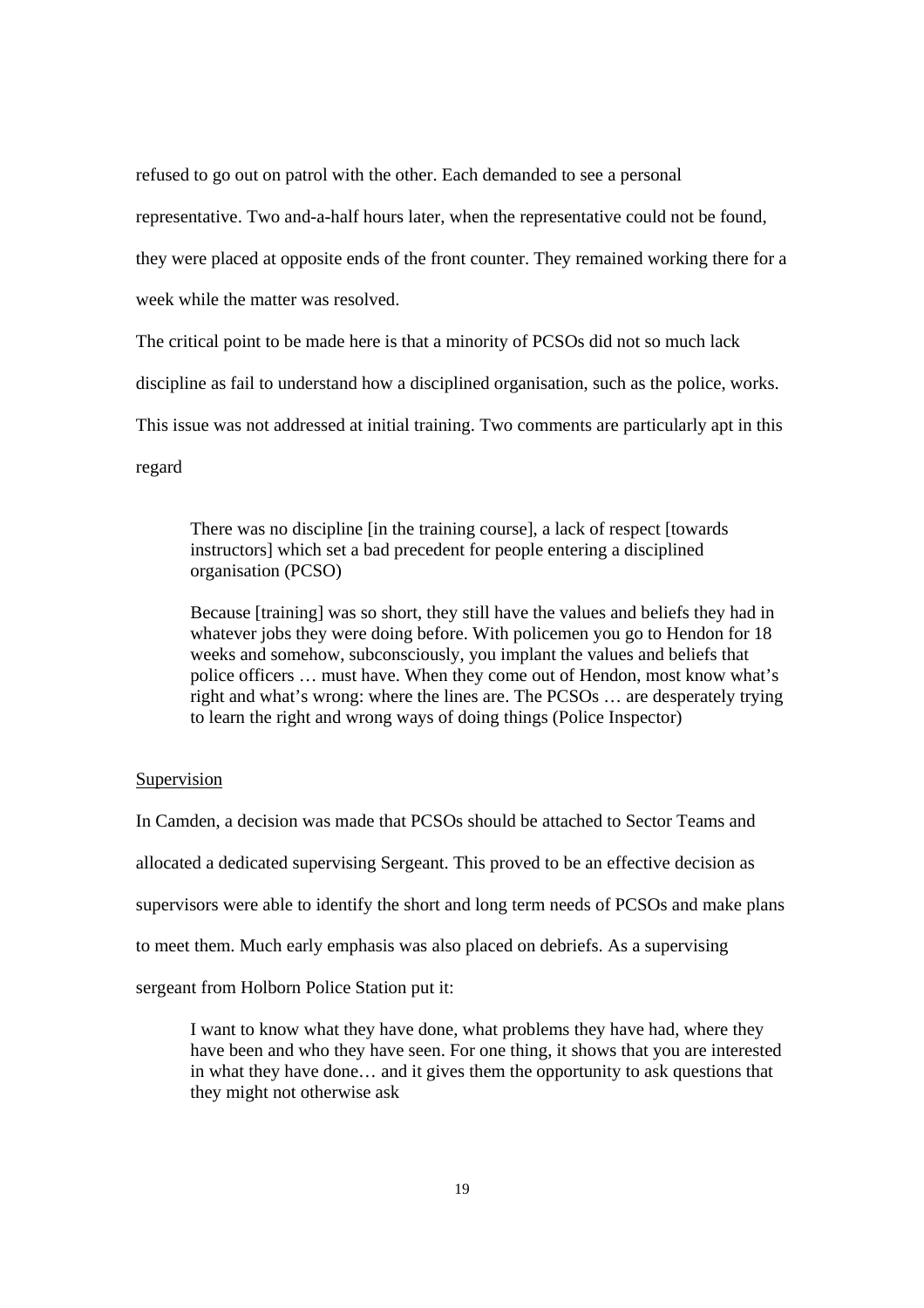By contrast, the repeated influx of large numbers of PCSOs into AB and CX posed major problems for supervision and appraisal. Comments such as 'I am supervising thirty this afternoon ... it's impossible'; 'supervision really is just headcounting'; and 'I have found it difficult to put names to faces and get to grips with their shoulder numbers' were commonplace. The lack of available sergeants at these stations led to supervision being delegated to Acting Sergeants, many of whom had also only just completed probation: as one respondent put it, a case of 'the blind leading the blind'. Where possible, routine oversight of PCSOs was undertaken by PCs, many of whom were still probationers. Moreover, it was not only PCSOs who went unsupervised but also PCs:

There aren't enough PCs to do mentoring. When they came here it was shown on the duties that a PC would be 'walking' a PCSO but in reality it never materialised because the PC had been posted elsewhere … if you as a supervisor have twenty PCSOs and five PCs plus the paperwork you have very little time to check all of your personnel. It is the PCs who get neglected . (Acting Sergeant)

Being 'high maintenance' - a phrase that was used repeatedly by supervisors - PCSOs require sustained help if they are to be effective and remain accountable for their actions. For this reason it is a matter of concern that in the Belgravia Survey almost three-quarters of PCSOs claimed never to have patrolled with a supervising officer and around a half described the level of supervision received as 'poor'.

Not surprisingly, as a result of the pressure of numbers, there were difficulties with the PCSO appraisal system at both AB and CX. By May 2003 only about 30% of the 3-6 month appraisal forms at AB had been completed. AT CX the situation was even worse, over half of PCSOs waiting to receive a 3-6 month appraisal and 30% still not having had the 0-3 month appraisal. Under the appraisal scheme, PCSOs are marked as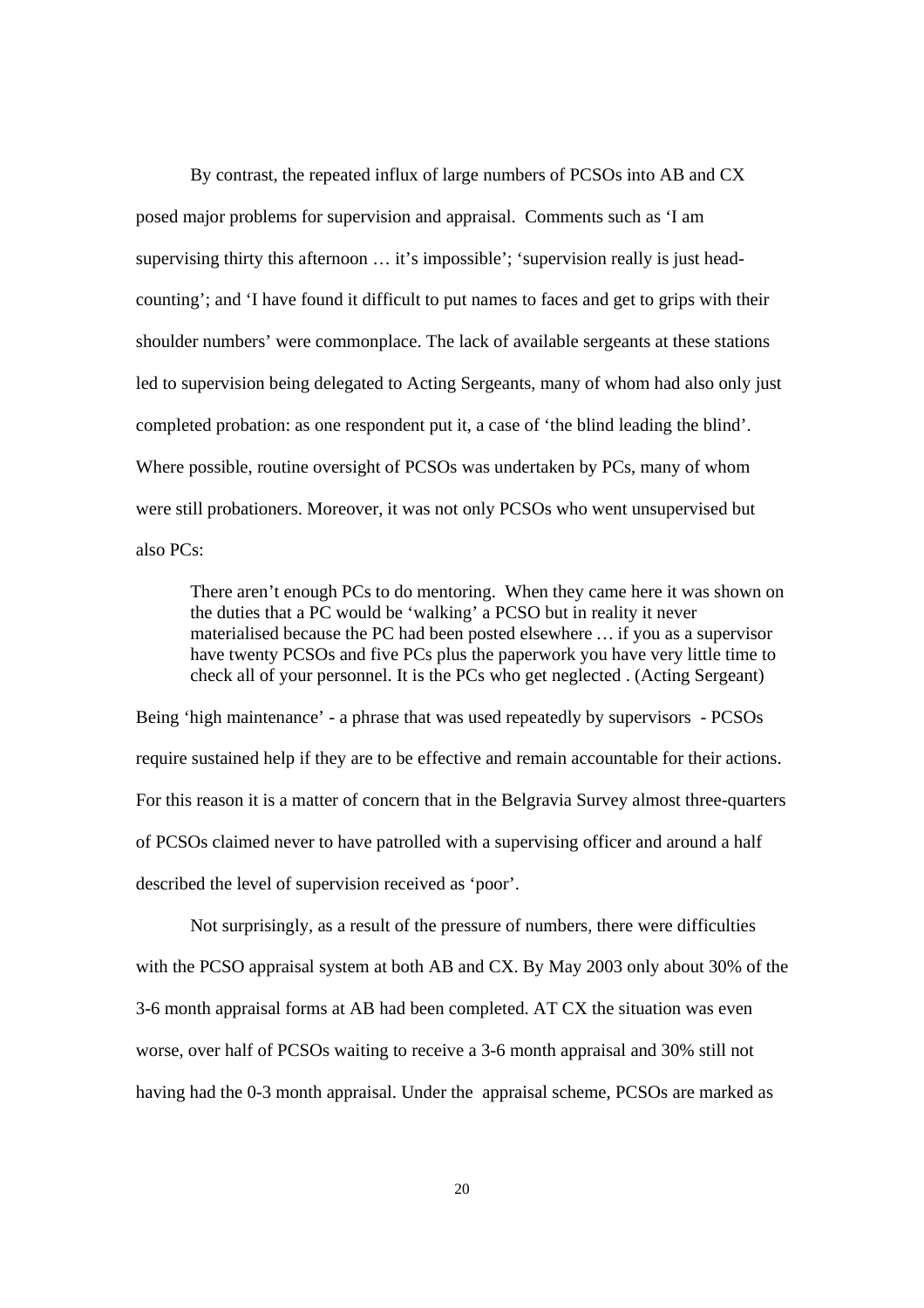'2', '3' or '4' (4, the lowest score, being used to 'flag' problem PCSOs). In the light of continued supervision problems, the MPS 'considered it reasonable' that the vast majority of PCSOs were being scored at '3'. However, this statement is open to two interpretations: either that, in the light of limited supervision, PCSOs have done well to achieve a score of '3; or, that in the light of limited supervision, minimal thought and effort is being put into appraisal. Neither situation is very satisfactory. Later in the year, with a change of management at AB, the situation had improved significantly. More than half of respondents in the Belgravia Survey stated that they had been assessed at the correct intervals and by October only 28 PCSO appraisals were recorded as overdue (Belgravia Monthly Management Report October 2003, p. 18). However, in the Belgravia Survey four fifths of respondents also said that the reporting officer had never patrolled with them and almost three-quarters thought the appraisal system poor.

#### Diversity

Though PCSO recruitment is linked to the 'public reassurance' agenda contained within the police reform programme (HMIC 2004; Home Office 2004a) in London it is also linked to a second agenda – the drive to make police organisations more truly representative of the diverse communities they serve (Home Office 2003). This agenda is particularly crucial for the MPS, given the organisation's repeated failure to attract recruits from London's diverse communities. An analysis of 2025 PCSO applications processed during the year  $1<sup>st</sup>$  April 2002 to  $31<sup>st</sup>$  March 2003 revealed considerable success in tackling this problem (Johnston forthcoming). This study showed that the 25% target for minority ethnic PCSO recruitment outlined in *Priorities for Excellence 2003-4*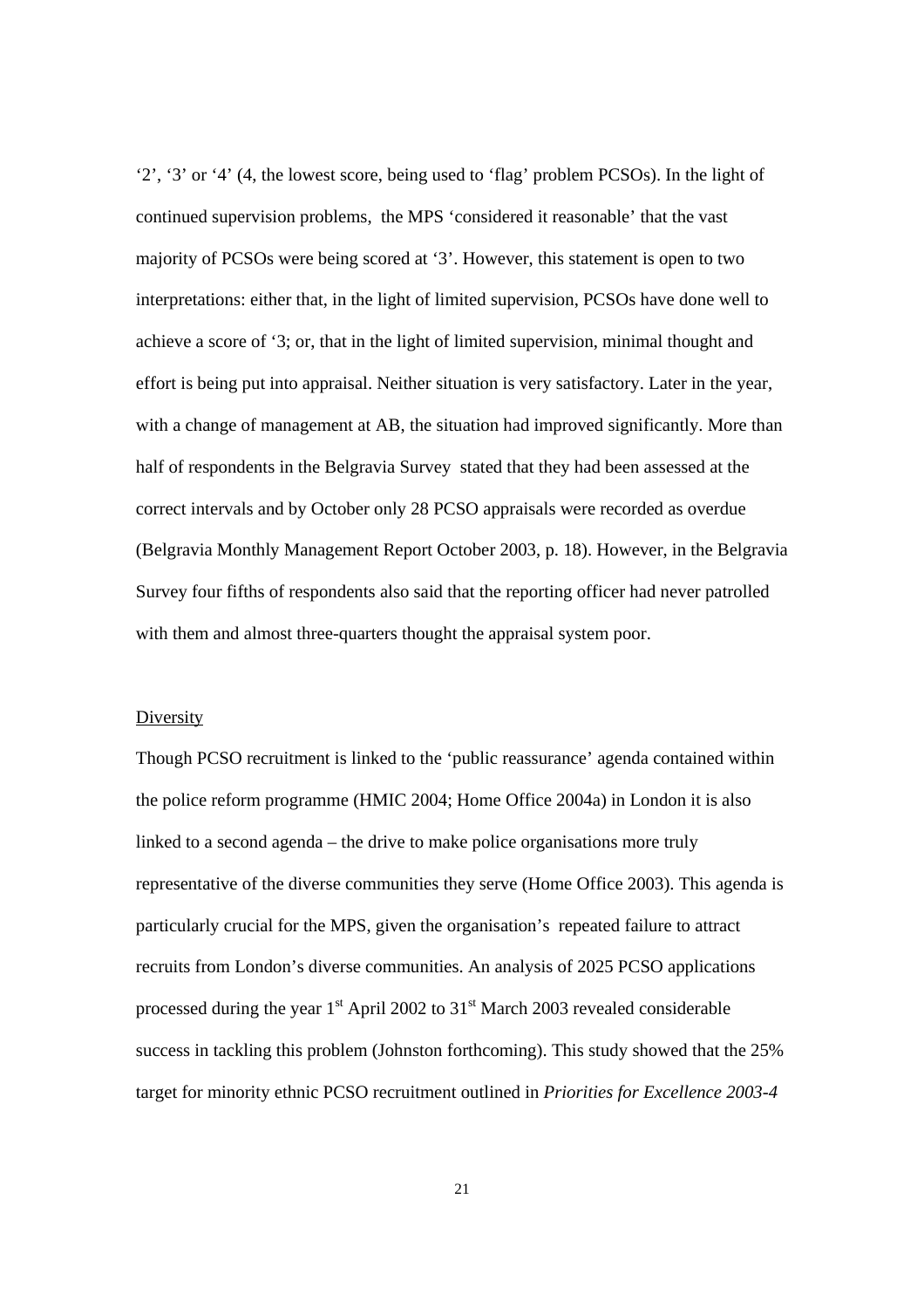(MPS 2004) was surpassed (with a figure of 35% in the sample) while the 29% target for female PCSO recruitment was almost met (with a figure of 26% in the sample). In addition, the median age of PCSO recruits (around 34 years) was significantly higher than that for regular police officers thus providing the organisation with a new (mature) range of skills and life experiences.

However, diversity is not only a matter of quantitative 'head counts' (Bellos 2004). It has also to be considered in an organisational context. There is strong evidence to suggest that rapid implementation led to a relaxation - albeit an unofficial one - of PCSO entry standards during the early stages of recruitment (Johnston forthcoming). This view was widely held by officers involved in the process, one summing it up as follows:

Yes, I think early on there was pressure … Nobody has ever said 'We are going to lower standards here'. What happens is that people sort of internalise the assumption, so they do what they *think* the system wants them to do (Member PCSO Project Team) .

One consequence of this process was the recruitment of a small number of PCSOs – both white and minority ethnic - who were, clearly, unsuited to the role. For example, one concern expressed by some police officers in Westminster was the inability of a few PCSOs – notably some of those whose first language was not English – to communicate effectively over the radio. This, it was rightly suggested, posed hazards for the public, the PCSO and the PCSO's colleagues alike. What is striking about this example is not merely that the organisation recruited individuals unable to communicate at the minimum standard laid down in the PCSO role specification, but that, having done so, it offered those concerned no institutional support to address the problem. The situation may be summed up as follows. Reduced entry standards during the initial stages of recruitment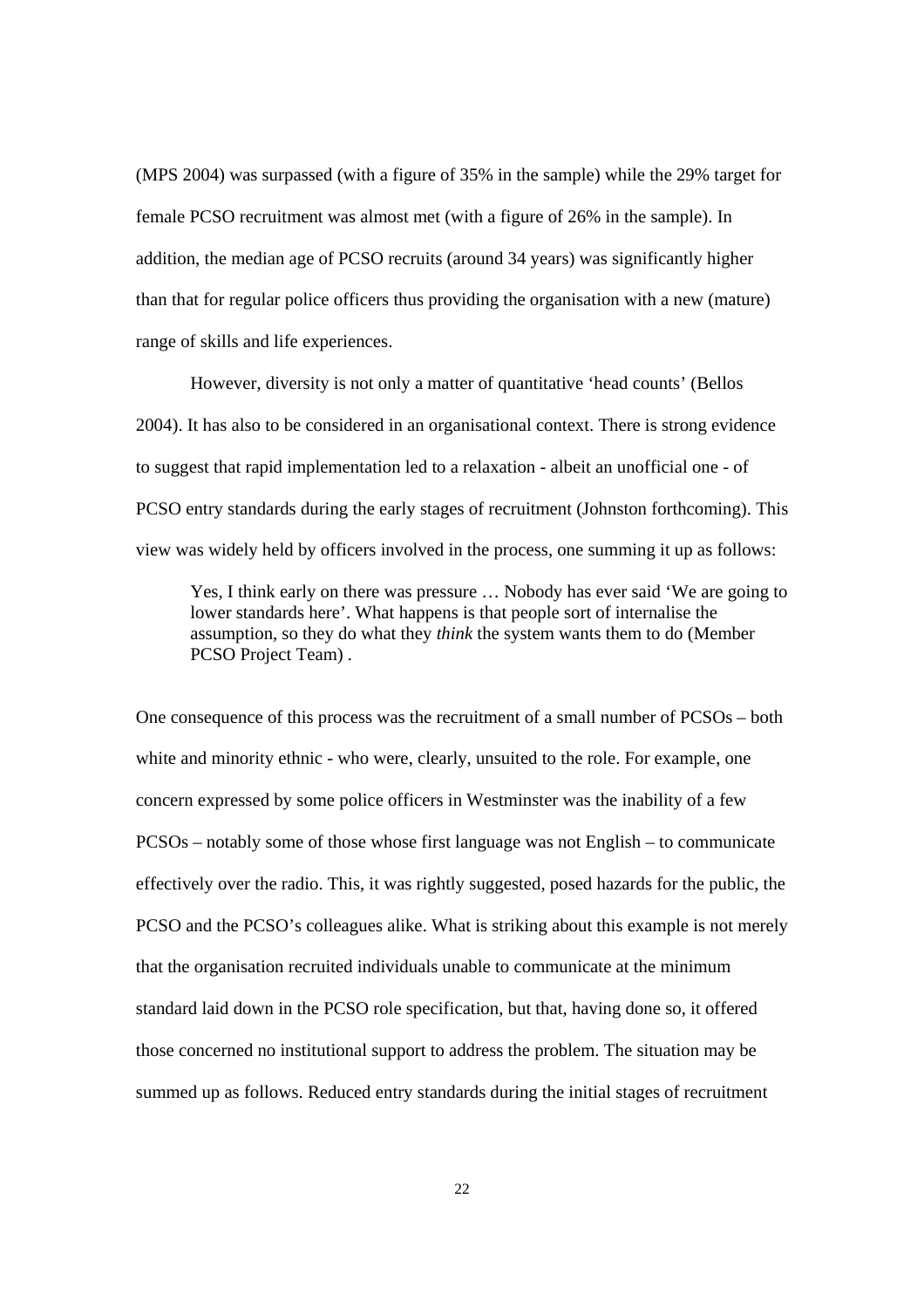caused some PCSOs – both white and minority ethnic – to be recruited who were illsuited to the role. Poor support structures, including the shortcomings in supervision and training described earlier, exacerbated this situation. Minority ethnic PCSOs were doubly disadvantaged in this regard. On the one hand, some were in need of significant institutional support. On the other hand, all were highly 'visible' – and thus more easily defined as 'problems' – in an organisation unused to integrating minority ethnic personnel. The result was the plethora of 'disciplinaries' referred to previously when, at one stage, a third of all minority ethnic PCSOs at AB were on disciplinary charges.<sup>3</sup>

 A number of lessons may be drawn from this discussion of diversity. First, it is important that mechanisms are put in place to identify and exploit the skills and abilities that individual PCSOs bring to the organisation. This is not merely an issue about ethnic and linguistic diversity. The skills and experiences that mature recruits possess also need to be identified and recognised by the organisation. As one senior officer said

One of the bits of feedback that we have had recently from the PCSOs is that it would be ideal … if the PCs took into account their age and their previous life experiences … Street duties teams have come in and said to the PCSOs, 'Get the kettle on then,' … they are talking to highly experienced and competent people and we do not really do our best at recognizing that.

Second, it is crucial that minority ethnic PCSOs *as a group* are not labelled a potential problem by members of the organisation already sensitized to the real difficulties that a small number of *individual* PCSOs may be experiencing. In a situation where relatively large numbers of minority ethnic personnel are entering the organisation for the first time, this is a danger that needs to be anticipated and neutralised. Third, there is the issue of minority ethnic PCSOs who aspire to become regular police officers. There is already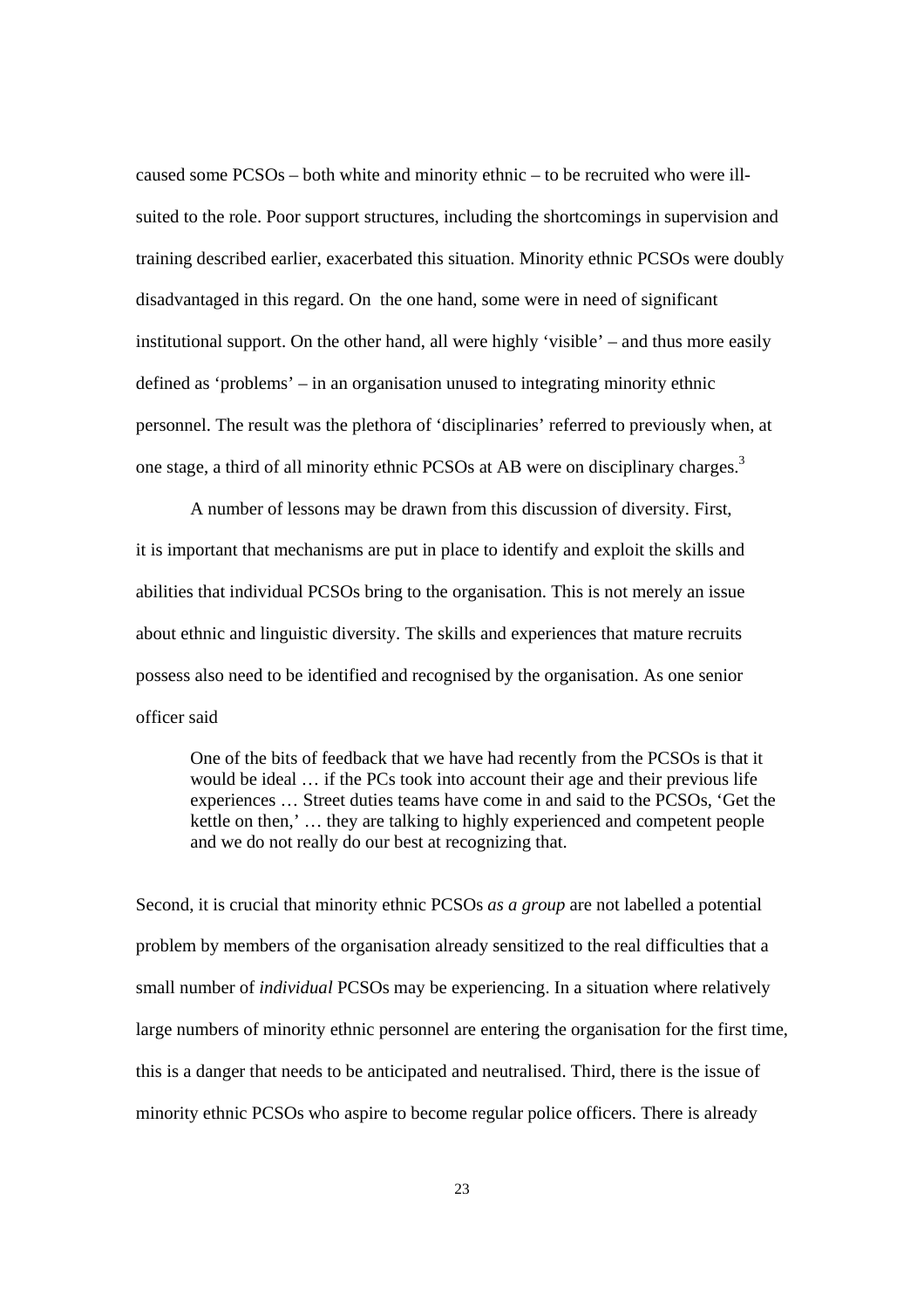evidence to suggest that they are doing less well than their white colleagues in the 'fast track' process that leads to recruitment. The danger is that a particularly unbalanced form of two-tier policing might emerge over time in which a predominantly white, male, regular police service works alongside a body of PCSOs made up, disproportionately, of female and minority ethnic personnel. In this situation the MPS may need to maintain a 'balancing act'. On the one hand, it may want to provide some additional institutional support for minority ethnic PCSOs wishing to enter the regular police service. On the other hand, by so doing, it will not want to denigrate the crucial role that the ethnic minority PCSO – more visible and more accessible to the public than the regular police officer - can play in the community.

# 3. WIDER CONCERNS

At this point it is important to place these findings in the context of wider concerns. In order to do this, I return to my earlier claim that an understanding of the full implications of the PCSO initiative requires an exploration of the link between two, seemingly unconnected, areas of debate: on the one hand debates about police organisational change; and on the other hand debates about security governance. This issue can best be introduced through further consideration of the 'extended family' analogy.

Though the analogy of the 'extended family' has been central to recent debate about the future direction of police reform in England and Wales the term remains surprisingly ambiguous. Sometimes, for example, as for the purposes of this paper, the extended model is used to refer to the integration of different roles and specialisms *within*  the police. Such an intra-organisational view may be found in the recent White Paper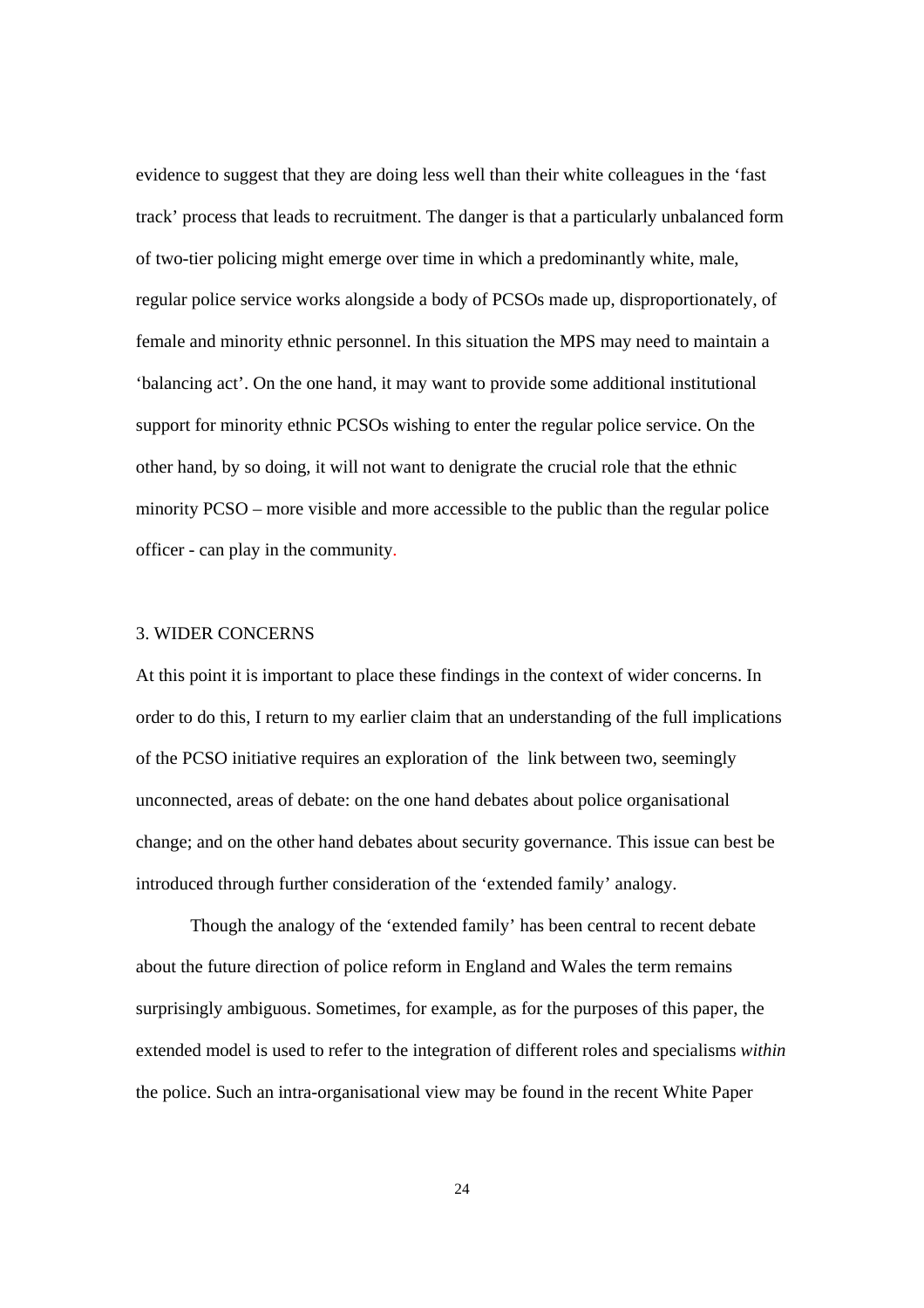We have already done much to develop the extended police family. We have, for example, developed good practice in the recruitment and management of volunteers. Police officers are now increasingly supported by community support officers (CSOs), special constables and police staff such as scenes of crimes officers, investigators, communications centre staff and case handlers in criminal justice units. (Home Office 2004a: 81-2)

On other occasions, however, those employing the analogy invoke a wider, inter-

organisational, field of security.

The term 'extended policing family' is one that is becoming more common since the Police Reform Act 2002. Whilst there is no universally agreed definition of this term, it is commonly understood to include police officers, special constables, CSOs, local authority wardens and private sector security patrols (HMIC 2004: para 7.6. p. 138)

To add to the confusion these two views are sometimes conflated. Thus, having invoked an inter-organisational notion of the 'wider *policing* family', the White Paper proceeds to conceive its membership - 'special constables and police support volunteers' (Home Office 2004: 87) – exclusively in intra-organisational (*police*) terms. That same ambiguity is replicated in the proposals for neighbourhood-based delivery of security services Here the White Paper tells us in successive sentences that neighbourhood policing teams will involve officers, CSOs, specials, volunteers and local authority wardens; and that they will comprise only 'fully trained officers … working with CSOs' (Home Office 2004a: 7).

The ambiguous character of the 'extended family' analogy is no mere accident. Such ambiguity has to be understood in the context of an on-going debate within senior police circles about who should govern 'community policing' (now re-cast as 'neighbourhood policing') under conditions of security pluralisation? Though several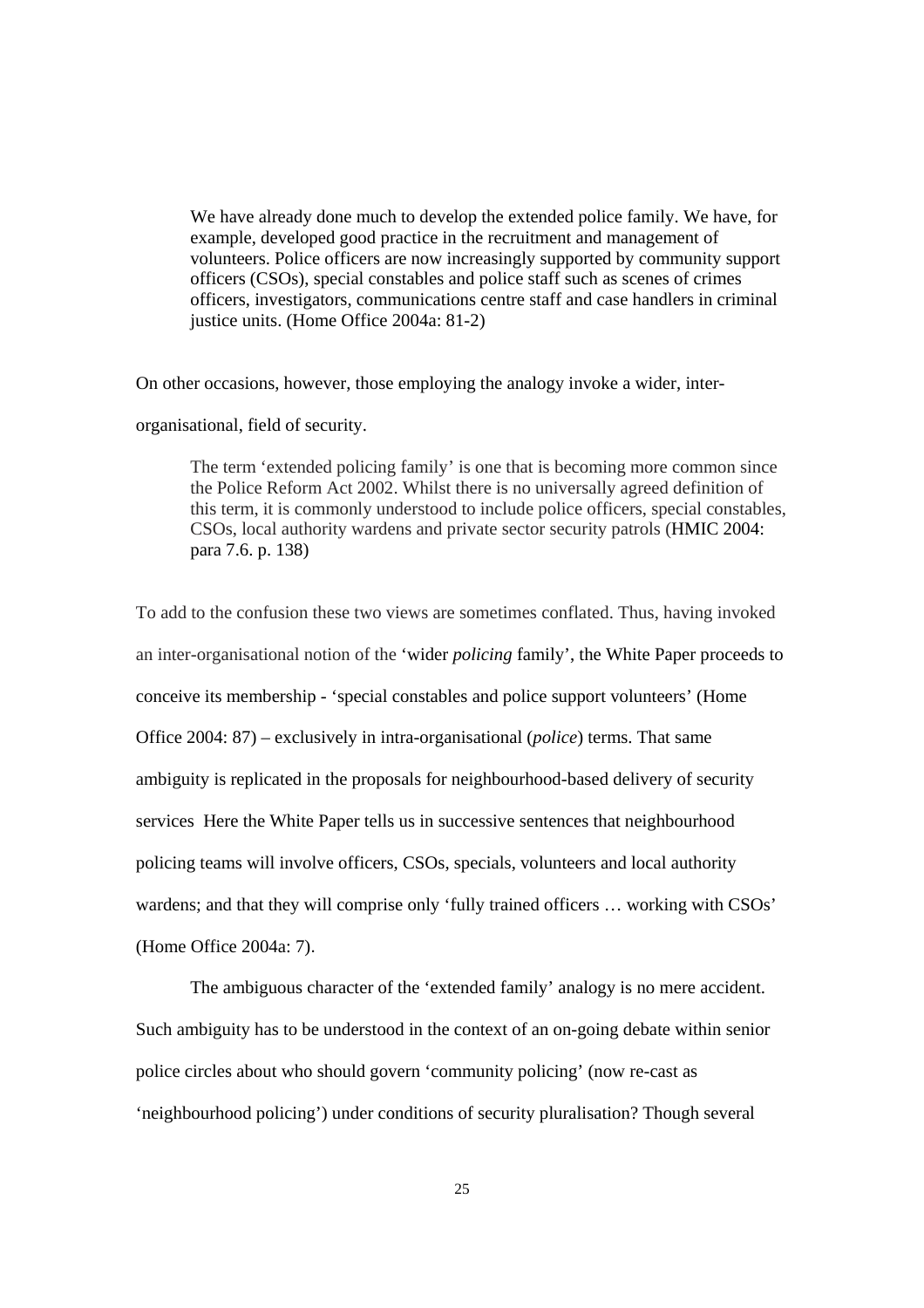solutions have been proposed, it is Sir Ian Blair's intra-organisational version of the 'extended family' model that has, for the moment, gained Home Office approval. This version tries to apply an exclusively 'in-house' solution (the deployment of PCSOs) to a problem which has significant inter-organisational dimensions (including how to govern the discrete nodes that constitute security pluralisation). Predictably, the solution contains several inherent flaws – not least that uncertainty about its future funding may eventually rekindle the same controversies about police accountability that dominated British local politics during the 1980s (see Johnston 2003).

This proposed solution to security pluralisation - effectively a major programme of auxiliarisation - diversifies the police workforce and, by so doing, produces an ironic consequence: enhanced plurality within the police. In effect, the plan is to resolve the dangers apparently residing in plurality at the inter-organisational level by instituting plurality at the intra-organisational level. Now whatever the inherent difficulties of this solution, its endorsement by government confirms that auxiliarisation *will* comprise a key strand of state policing policy for the foreseeable future. For that reason the intraorganisational dimension has to be taken seriously in debates about security governance.

So far, writers on security governance have focused almost exclusively on the inter-organisational dimension: the question of how best to govern relations between discrete security nodes in order to bring about effective, just and democratic outcomes (Bayley and Shearing 1996; Johnston and Shearing 2003; Wood 2004; Wood *et. al*. forthcoming). However, in order fully to explore the dynamics of nodal governance in any given security context, it is also necessary to explore relations *within*, as well as between, discrete security nodes. Though there is insufficient space to develop that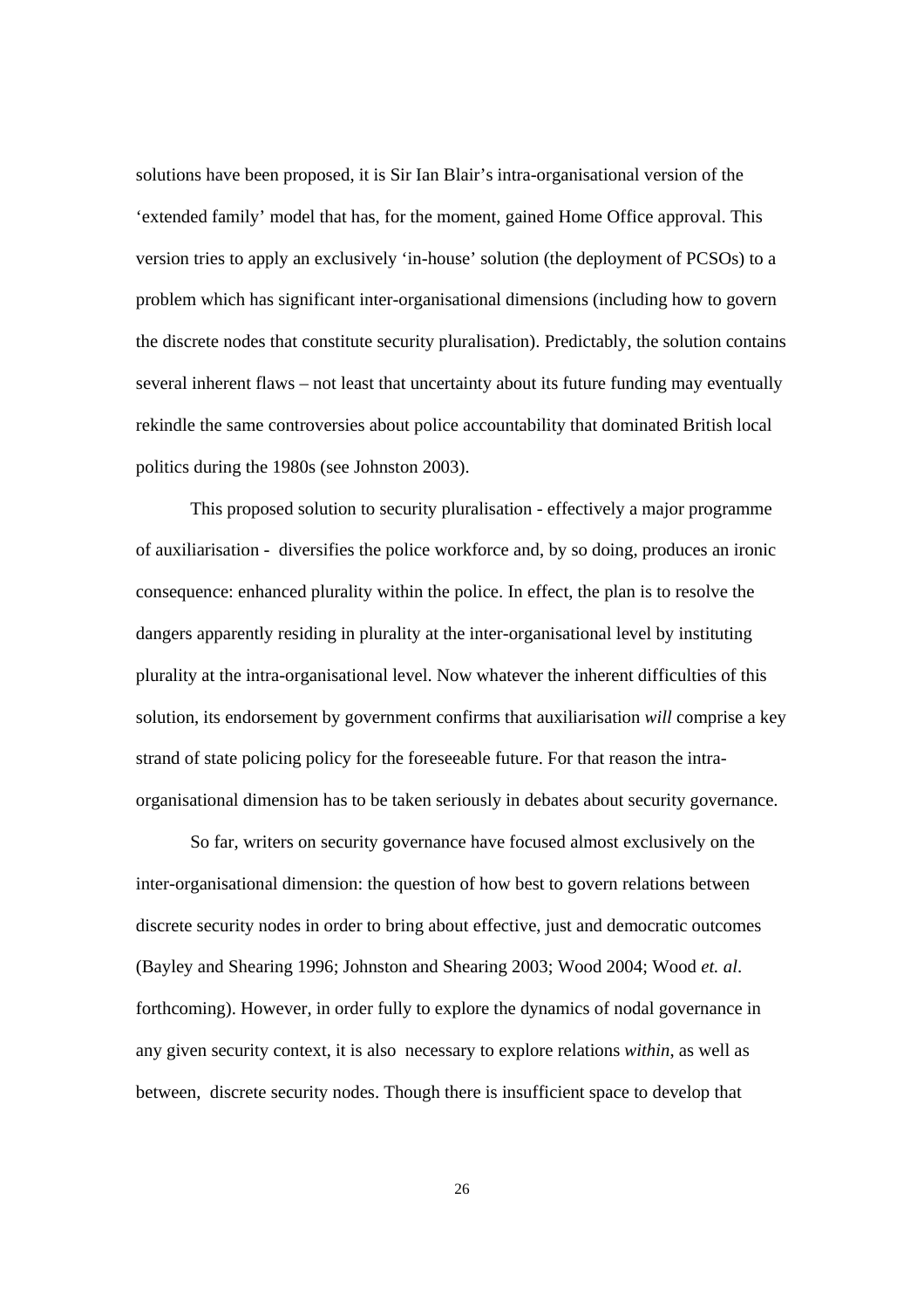argument here, two things may be said. First, this observation applies not just to the internal dynamics of police organisations but to those of all security nodes. Second, intra-organisational analysis is likely to show that the internal cohesiveness (the integration) of security nodes varies according to given conditions. This, in turn, suggests the need for further conceptual work to be carried out on the constituent properties of nodes. Here, several theoretical questions immediately arise, such as what conditions have to pertain in order for a node to be able to 'act' in accordance with its objectives? And how is internal resistance to action to be conceptualized within the nodal framework?

The insistence that we should be mindful of intra-organisational factors when exploring the future role of police organisations in security governance suggests that auxiliarisation needs to be taken seriously. This is particularly so in an environment dominated by 'police reform'. A particularly important question arising from this paper is what implications the deployment of a rapidly expanding cadre of PCSO auxiliaries might have for police reform, in general, and for the better policing of Britain's diverse communities, in particular?

The inquiry into the death of Stephen Lawrence (Macpherson 1999) was crucial in shaping the policy agenda about how to police Britain's diverse communities more justly and more effectively. Indeed, Bowling (1999) has suggested that the Inquiry's seventy recommendations were, arguably, the most sweeping set of proposals in the history of British policing. The Macpherson Report was significant not only because it had a major impact on police policy and practice, but also because it placed the thorny question of police culture back on the reform agenda. Commentators on police culture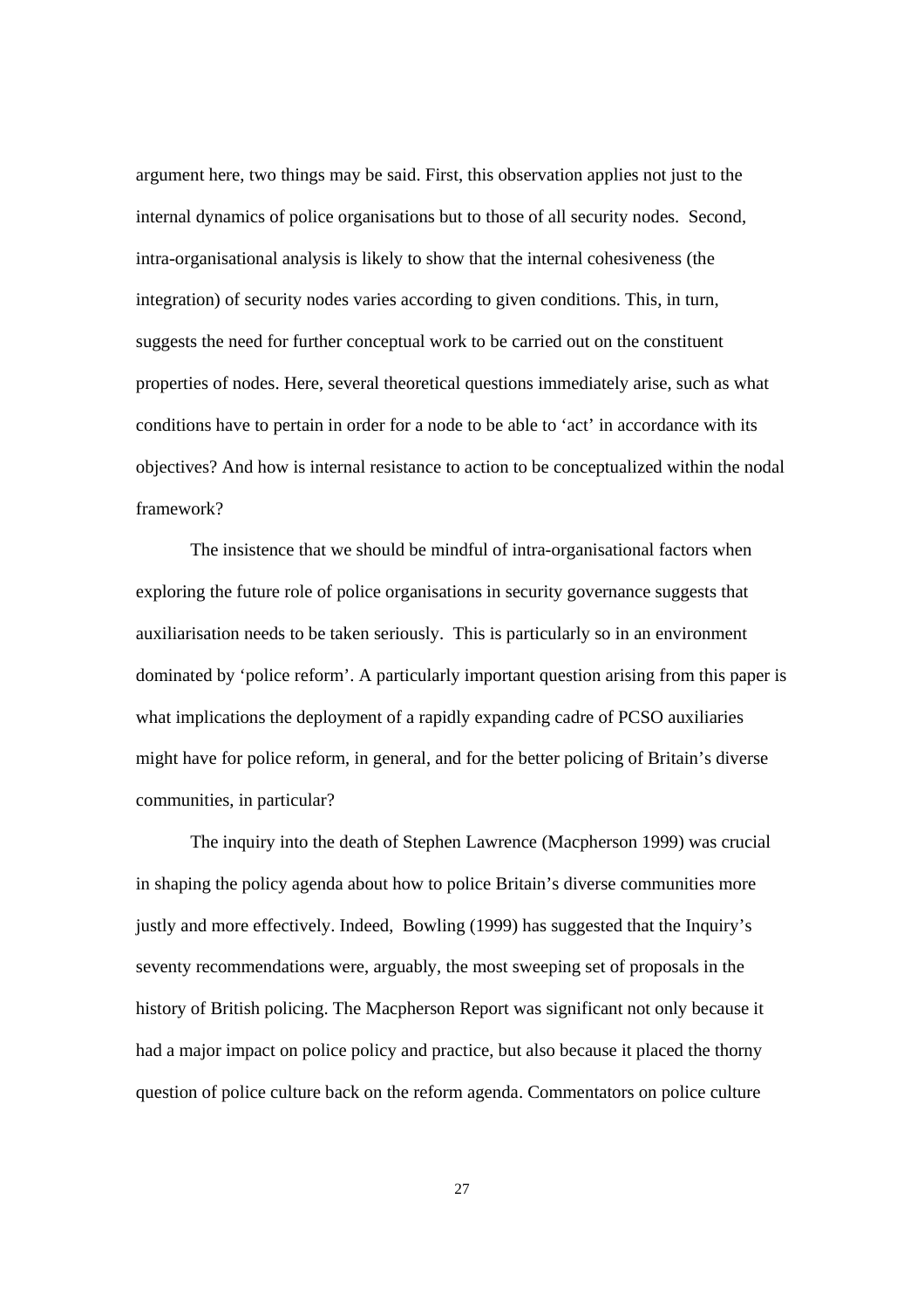have usually considered it in a negative light. Indeed, in Charman's (2004) research only two out of twenty-five statements describing the attributes of police culture were judged to be positive. Of particular concern in the aftermath of the Lawrence Inquiry was the question of how racial prejudice in police culture (see Reiner 2000: 98-100) was related to entrenched structures of 'institutionalised racism'. Recently, however, certain assumptions about the supposedly entrenched nature of police culture have rightly been challenged. These include the view that police culture is unchanging (Chan 1997); that it is passively absorbed by officers ( Shearing and Ericson 1991); and that it is monolithic (Chan 1997; Reiner 2000; Waddington 1999).

These criticisms are important because they suggest, contrary to some traditional views, that it may be possible to subject police culture to a degree of meaningful reform. Given that possibility, it is reasonable to ask whether the recruitment of substantial numbers of female and – most notably in the MPS - minority ethnic PCSOs could have any remedial impact on the cultural values and associated operational practices of an organisation composed traditionally of male, white recruits?<sup>4</sup> In short, might auxiliarisation, by diversifying the composition of the police, have any positive implications for bringing about more sensitive policing within diverse communities?

Such a question might seem naïve. After all, previous research has questioned the impact of demographic factors on police cultural typologies. For example, commentators in both Britain (Holdaway 1996) and North America (Sherman 1983) have drawn attention to the fact that black police officers are as likely to hold negative stereotypes about sections of the black community as are white officers; and there is no evidence of significant differences in policing styles between male and female officers (Reiner 2000).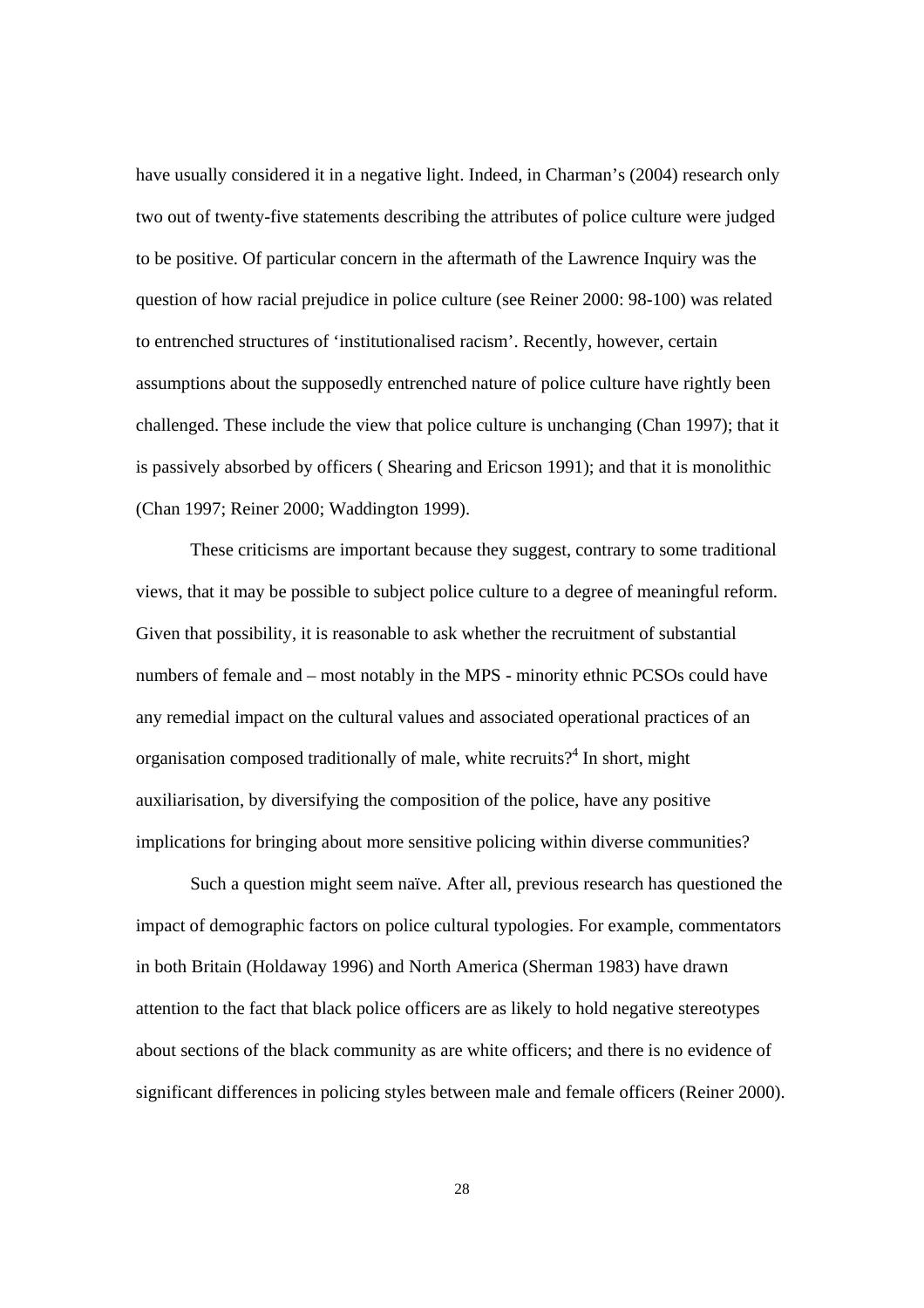Also, there is an abundant literature on the extent to which probationers, special constables and others come to be assimilated into traditional 'canteen culture' by their more experienced peers (Gill and Mawby 1990; Jones 1980; Young 1990). On the other hand, the very size and scope of the auxiliarisation programme might be expected to constitute a force for change, not least in an organisational environment where issues of diversity are already on the policy agenda. The simple fact is that, in due course, PCSOs will not only comprise around 20 per cent of all police personnel – rather more if Police Federation suspicions about PCSO recruitment compromising future numbers of sworn police are to be believed - they will also constitute the 'public face of street-level policing': the only 'police' with whom most members of the public are likely to have regular face-to-face contact in the future. In that sense, auxiliarisation will have an impact, whether for better or worse, on both police and public.

 Reiner suggests that meaningful change in police culture demands 'a reshaping of the basic character of the police's role as a result of wider social transformation' (Reiner 2000: 106). Being conceived as a response to the problems of security pluralisation and being connected to much wider programmes of auxiliarisation within public sector organisations, the PCSO initiative is certainly 'the result of a wider social transformation'. Whether the initiative contributes to, or is part of, a reshaping of the police's role is, however, more open to debate. The deployment of PCSOs within neighbourhood policing teams<sup>5</sup> certainly offers genuine potential for street-level policing to undergo significant change. Here the aim is to deliver localised policing, using intelligence-led methods, while remaining sensitive to the needs of diverse neighbourhoods. In that regard – and notwithstanding rightful claims that the wider field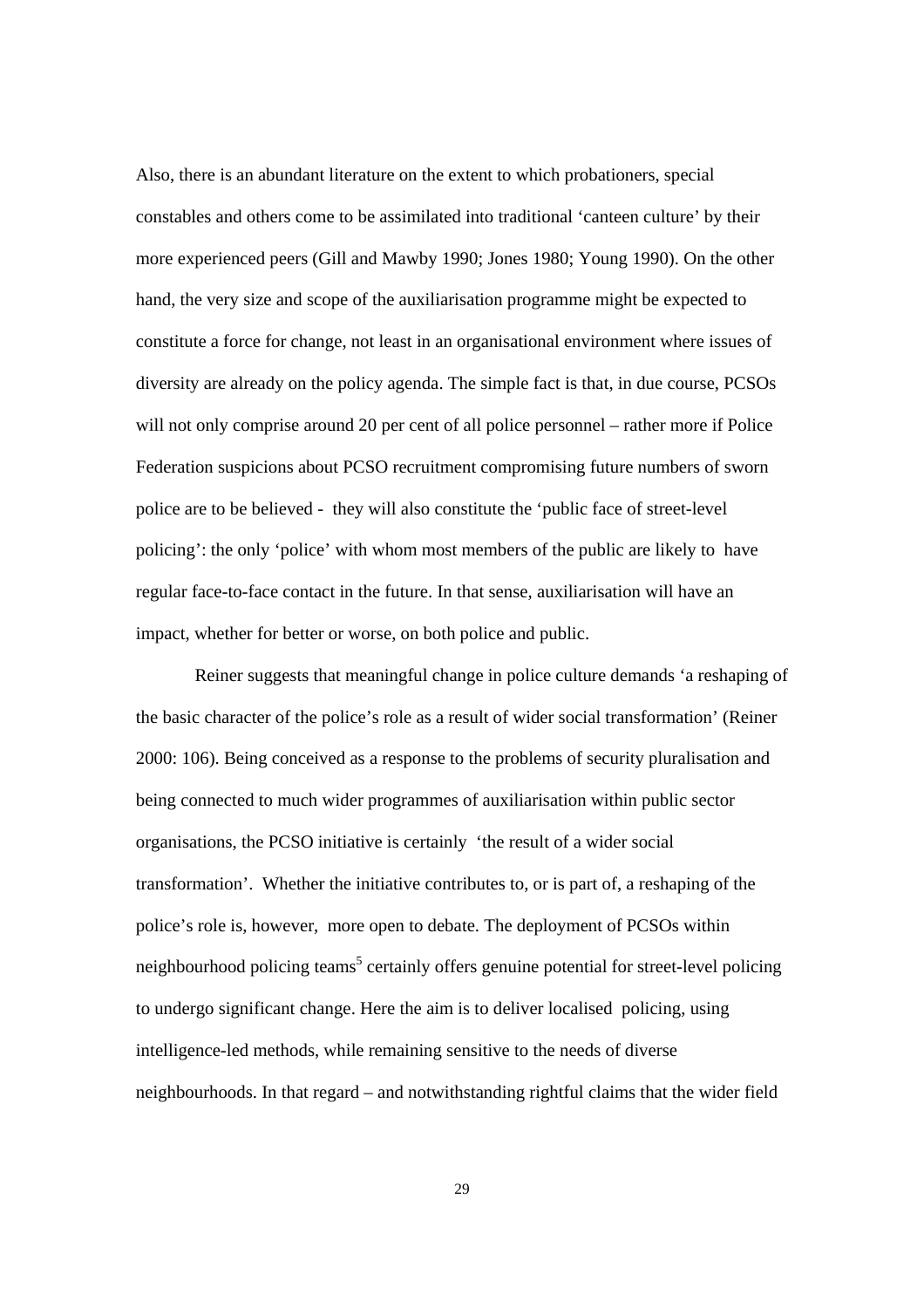of security governance, rather than the narrow field of police, offers the best prospects for cultural reform (Wood 2004) – the neighbourhood model does have the potential to facilitate the development of persuasive and less-punitive policing measures, such as those more commonly associated with the institutions of civil society.

Unfortunately the prospect that the deployment of PCSOs might facilitate and encourage less-confrontational forms of street-level compliance are already being undermined by official policy. The discussion document on 'modernising police powers' (Home Office 2004b) proposed that PCSOs be given new powers to direct traffic, to enforce byelaws, to deal with begging and to search persons they have detained. Furthermore, at the Police Federation Conference in May 2005, the Home Secretary would not rule out the prospect of extending PCSO powers even further. The problem with these proposals is two-fold. First, we have very little information about how PCSO's use the limited powers they *already* possess. Second, and more seriously, it is very likely that an extension of PCSO powers will detract from their capacity to exercise noncoercive compliance. As Crawford et. al. recently put it: 'The availability of formal and coercive legal powers may reduce their application of powers of persuasion and negotiation, which ultimately are the PCSO's most potent means of inducing compliance' (Crawford *et. al.* 2004: 81).

It is too early to say whether the deployment of a large cadre of demographically diverse PCSOs can help to facilitate the better policing of Britain's diverse communities. As yet, there is no empirical information on how they have engaged with some of the more negative aspects of police culture: on whether they have assimilated these aspects, adapted to them, or resisted their seductions. The point is merely that this 'solution' to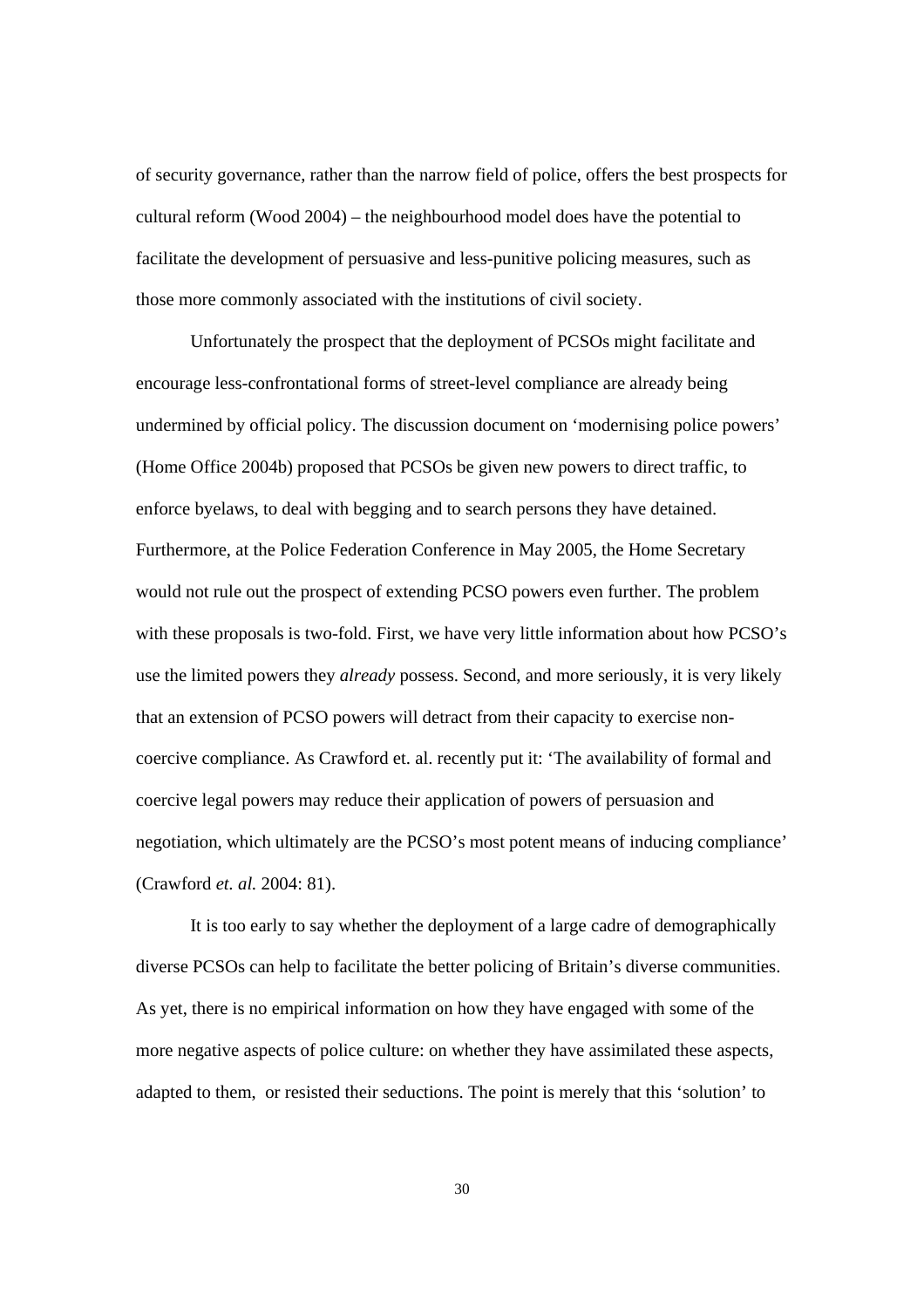the problem of security pluralisation engenders a reconfiguration of the police organisation that – with appropriate direction and support - is at least compatible with some of the objectives of a progressive reform agenda. For that prospect to be realised, however, the various police governance agendas need to be 'joined up'. As yet, there is little evidence of this happening. A striking feature of this research was that while the MPS is committed both to implementing the post Macpherson diversity reforms and to diversifying police recruitment through the PCSO initiative, there is little sign of the two agendas being connected. Should that continue to be the case, the result will be another missed opportunity.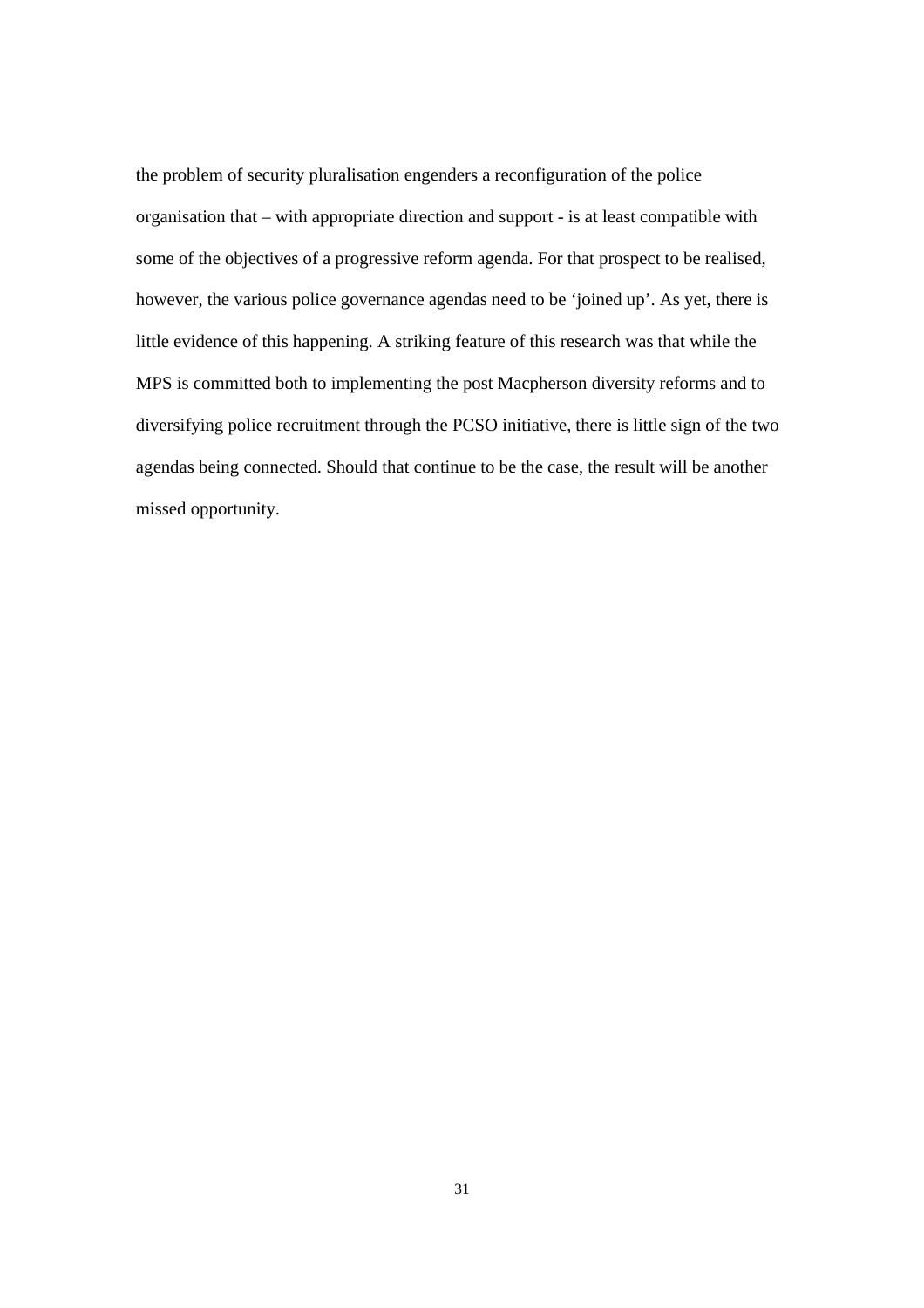*Table 1. What was you main concern about becoming a PCSO at the time you joined? (Please tick one box only)*

|                                             | $\frac{0}{0}$ |
|---------------------------------------------|---------------|
| Concern about my personal safety            | 19            |
| Concern arising from negative media         |               |
| coverage of PCSOs                           | 15            |
| Concern about how police and civilian       |               |
| colleagues would react to me                | 34            |
| Concern about how the public would react to |               |
| me                                          | 16            |
| Other concerns                              | 3             |
| I had no concerns                           | 13            |

*Table 2. 'From the information I have been given by the MPS I have a clear idea of the role of Security PCSOs in Westminster'.*

| $\%$                          | Agree or<br><b>Strongly Agree</b> |             | Neither Agree<br>Nor Disagree |             | Disagree or<br>Strongly<br>Disagree |             | Don't Know  |             |
|-------------------------------|-----------------------------------|-------------|-------------------------------|-------------|-------------------------------------|-------------|-------------|-------------|
|                               | Dec<br>2002                       | Sep<br>2003 | Dec<br>2002                   | Sep<br>2003 | Dec<br>2002                         | Sep<br>2003 | Dec<br>2002 | Sep<br>2003 |
| AВ<br>police/civilians        | 28                                | 38          | 29                            | 29          | 41                                  | 21          |             |             |
| <b>CX</b><br>police/civilians | 44                                | 34          | 21                            | 32          | 33                                  | 34          |             |             |

*Table 3. 'At my police station support for PCSOs from team colleagues has been good'.*

| $\%$ | Agree or<br><b>Strongly Agree</b> |     |     | Neither Agree<br>Nor Disagree |     | Disagree or<br>Strongly<br>Disagree | Don't Know |     |
|------|-----------------------------------|-----|-----|-------------------------------|-----|-------------------------------------|------------|-----|
|      | Dec                               | Sep | Dec | Sep                           | Dec | Sep                                 | Dec        | Sep |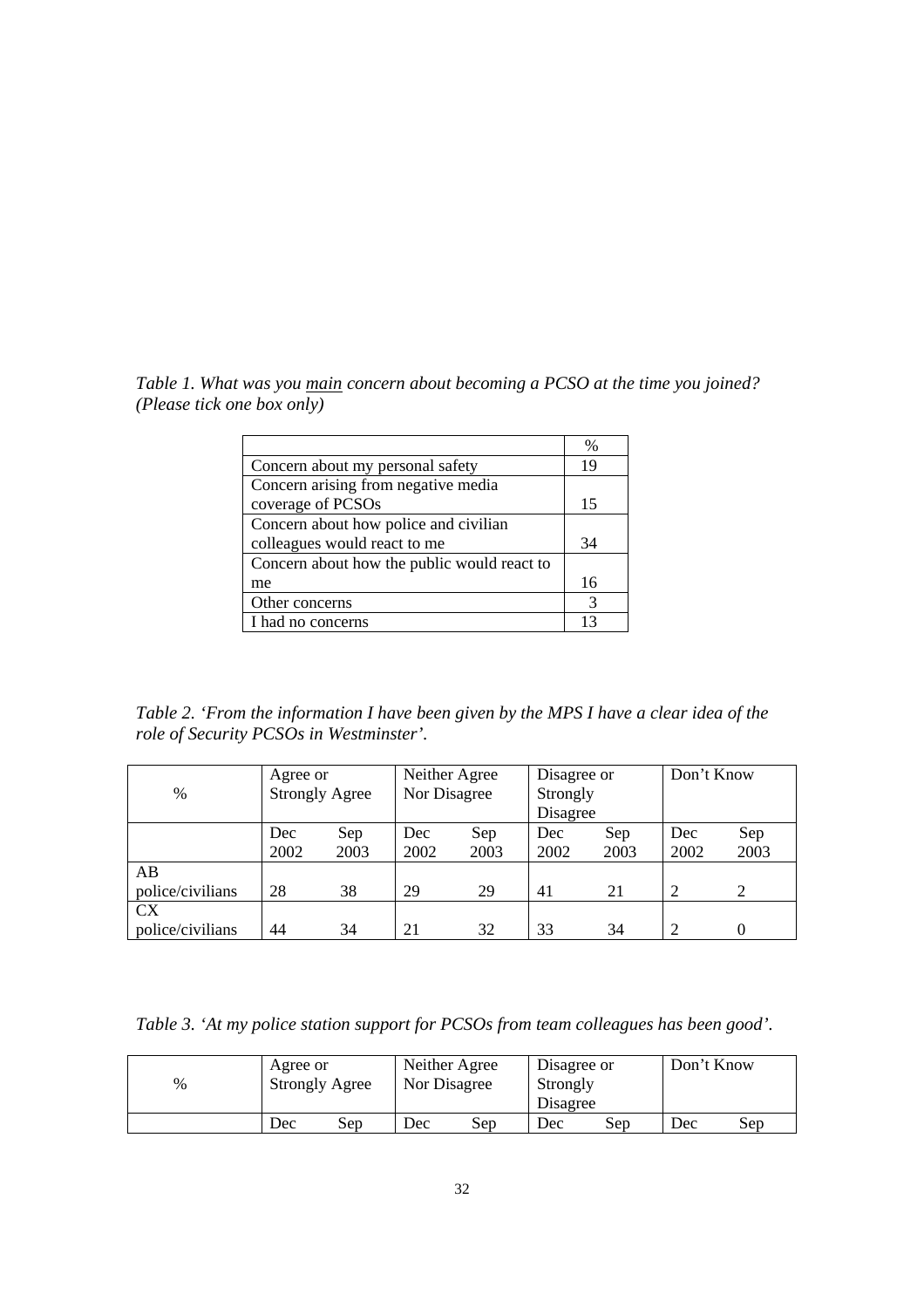|                  | 2002 | 2003 | 2002 | 2003 | 2002           | 2003     | 2002 | 2003 |
|------------------|------|------|------|------|----------------|----------|------|------|
| AB               |      |      |      |      |                |          |      |      |
| police/civilians | 69   | 38   | 14   | 21   | 10             | 38       |      | 12   |
| <b>CX</b>        |      |      |      |      |                |          |      |      |
| police/civilians | 56   | 58   | 23   | 15   | 14             | 24       |      |      |
| AB               |      |      |      |      |                |          |      |      |
| <b>PCSOs</b>     | 92   | 47   |      | 35   | $\Omega$       | 18       |      |      |
| <b>CX</b>        |      |      |      |      |                |          |      |      |
| <b>PCSOs</b>     | 84   | 89   | 12   |      | $\overline{4}$ | $\Omega$ |      |      |

*Table 4. 'At my police station PCSOs are fully accepted as part of the police team'.*

| $\%$                   | Agree or<br><b>Strongly Agree</b> |             | Neither Agree<br>Nor Disagree |             | Disagree or<br>Strongly<br>Disagree |             | Don't Know     |             |
|------------------------|-----------------------------------|-------------|-------------------------------|-------------|-------------------------------------|-------------|----------------|-------------|
|                        | Dec<br>2002                       | Sep<br>2003 | Dec<br>2002                   | Sep<br>2003 | Dec<br>2002                         | Sep<br>2003 | Dec<br>2002    | Sep<br>2003 |
| AB<br>police/civilians | 49                                | 22          | 22                            | 27          | 25                                  | 37          | 5              | 14          |
| <b>CX</b>              |                                   |             |                               |             |                                     |             |                |             |
| police/civilians       | 37                                | 32          | 28                            | 27          | 22                                  | 38          | 14             | 3           |
| AB                     |                                   |             |                               |             |                                     |             |                |             |
| <b>PCSOs</b>           | 93                                | 47          | 5                             | 24          | 2                                   | 29          | $\Omega$       | $\Omega$    |
| <b>CX</b>              |                                   |             |                               |             |                                     |             |                |             |
| <b>PCSOs</b>           | 85                                | 57          | $\overline{4}$                | 23          | 8                                   | 20          | $\overline{4}$ | 0           |

*Table 5. 'So far, the quality of staff recruited as PCSOs has been good'. (Answers by rank of respondent).* 

| $\%$                          | All | Police     | Civilians      | Police    | Police     | <b>PCSOs</b> |
|-------------------------------|-----|------------|----------------|-----------|------------|--------------|
|                               |     | Constables | (Police Staff) | Sergeants | Inspectors |              |
| Agree or<br>strongly<br>agree | 19  |            | 14             | 26        | 53         | 31           |
| Neither                       |     |            |                |           |            |              |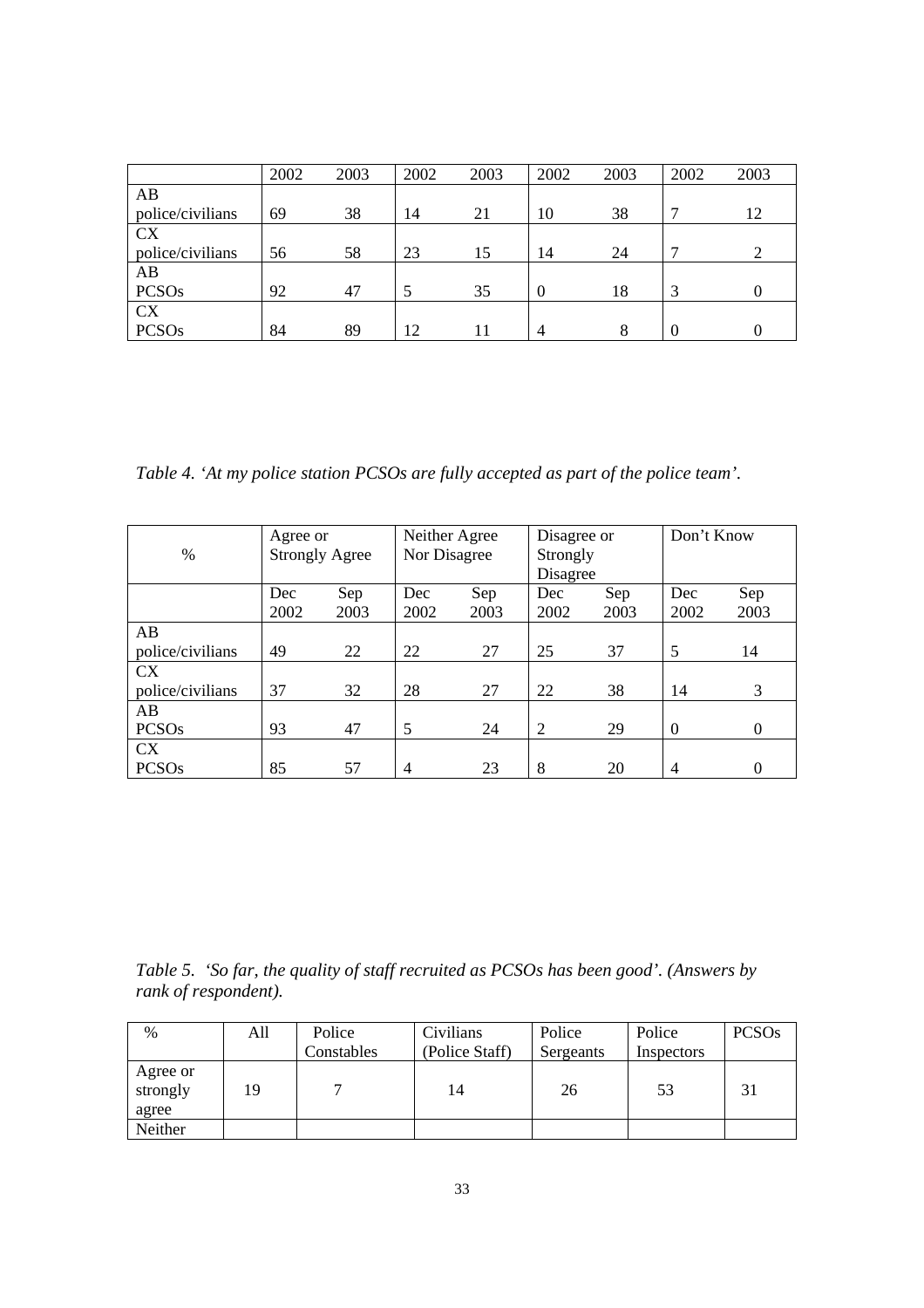| agree nor                           | 26 | 24 | 26 | 26 | 31 | 28 |
|-------------------------------------|----|----|----|----|----|----|
| disagree                            |    |    |    |    |    |    |
| Disagree or<br>strongly<br>disagree | 52 | 64 | 54 | 45 | 16 | 39 |
| Don't<br>know                       | 4  |    |    |    |    | 3  |

*Table 6. 'The introduction of PCSOs in Westminster reduces some of the police's routine workload thus releasing officers to work on other duties'.*

|                  | Agree or              |      | Neither Agree |      | Disagree or |          | Don't Know |          |
|------------------|-----------------------|------|---------------|------|-------------|----------|------------|----------|
| $\%$             | <b>Strongly Agree</b> |      | Nor Disagree  |      | Strongly    |          |            |          |
|                  |                       |      |               |      |             | Disagree |            |          |
|                  | Dec                   | Sep  | Dec           | Sep  | Dec         | Sep      | Dec        | Sep      |
|                  | 2002                  | 2003 | 2002          | 2003 | 2002        | 2003     | 2002       | 2003     |
| AB               |                       |      |               |      |             |          |            |          |
| police/civilians | 35                    | 61   | 17            | 7    | 43          | 24       | 5          | 7        |
| <b>CX</b>        |                       |      |               |      |             |          |            |          |
| police/civilians | 49                    | 43   | 19            | 17   | 30          | 39       | 2          |          |
| AB               |                       |      |               |      |             |          |            |          |
| <b>PCSOs</b>     | 95                    | 94   | $\theta$      | 6    | 5           | $\Omega$ | $\Omega$   | $\Omega$ |
| <b>CX</b>        |                       |      |               |      |             |          |            |          |
| <b>PCSOs</b>     | 92                    | 93   | 8             | 3    | 0           | 4        | $\Omega$   |          |

*Table 7. 'PCSOs will help to raise the level of public reassurance in Westminster'.* 

|              | Neither Agree<br>Agree or |      | Disagree or  |      | Don't Know |      |      |      |
|--------------|---------------------------|------|--------------|------|------------|------|------|------|
| $\%$         | <b>Strongly Agree</b>     |      | Nor Disagree |      | Strongly   |      |      |      |
|              |                           |      |              |      | Disagree   |      |      |      |
|              | Dec                       | Sep  | Dec          | Sep  | Dec        | Sep  | Dec  | Sep  |
|              | 2002                      | 2003 | 2002         | 2003 | 2002       | 2003 | 2002 | 2003 |
| $AB$ (all    |                           |      |              |      |            |      |      |      |
| respondents) | 60                        | 55   | 18           | 17   | 16         | 26   |      |      |
| $CX$ (all    |                           |      |              |      |            |      |      |      |
| respondents) | 58                        | 53   | 17           | 21   | 23         | 20   |      |      |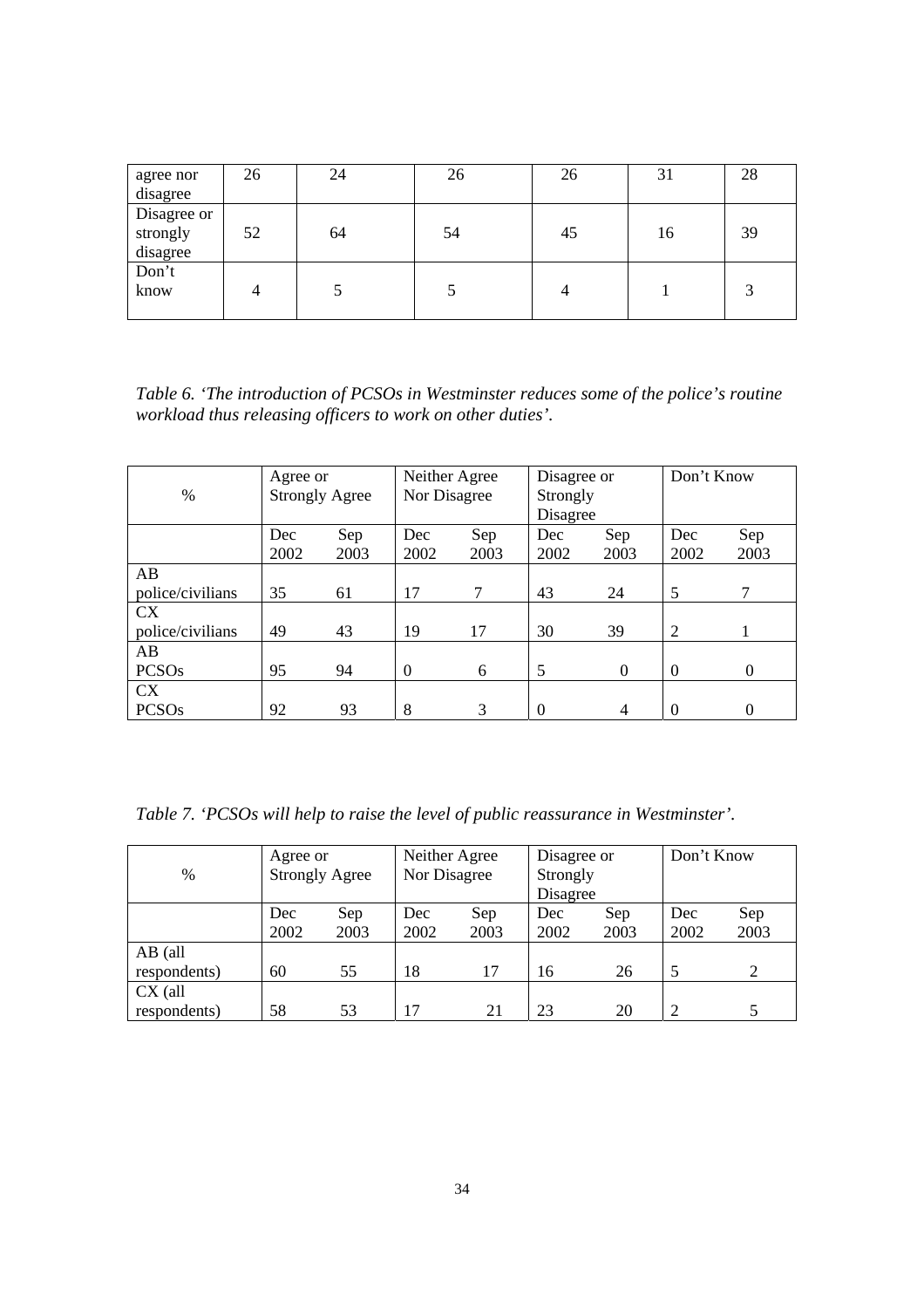### REFERENCES

Bayley, D. H. and Shearing, C.D. (1996) 'The future of policing', *Law and Society Review,* 30, 3: 585-606.

Bellos, L. (2003) *Report on Police Community Support Officers: Review of PCSO Scheme,* Diversity Solutions (unpublished).

Bellos, L. (2004) 'It means more than numbers', *New Statesman*, 17<sup>th</sup> May.

Blair, I (2002) 'patrolling partnership', *Police Review,* 110 (no 5670), 30-1.

Bowling, B (1999) *Violent Racism*, Oxford: Oxford University Press.

Bradley, D., Walker, N and Wilkie, R. (1986) *Managing the Police,* Brighton: Wheatsheaf.

Chan, J. (1996) 'Changing police culture', *British Journal of Criminology,* 36, 1: 109-34.

Chan, J. (1997) *Changing Police Culture: Policing in a Multicultural Society*, Cambridge: Cambridge University Press.

Charman, S (2004) *The Association of Chief Police Officers: Organisation, Culture and Representation. Development and Change During the 1980s and 1990s*, unpublished PhD Thesis, University of Portsmouth.

Crawford, A., Blackburn, S., Lister, S. and Shepherd, P. (2004) *Patrolling With a Purpose: An Evaluation of Police Community Support Officers in Leeds and Bradford City Centres,* Leeds: Centre for Criminal Justice Studies, University of Leeds.

Dupont, B (2004) 'Security in the age of network', Policing and Society, 14, 1: 76-91.

Gill, M. and Mawby, R. (1990) *A Special Constable*, Aldershot: Avebury

HM Government (2004) *Cutting Crime, Delivering Justice. A Strategic Plan for Criminal Justice 2004-08*, Cm 6288, London: HMSO.

HMIC [Her Majesty's Inspectorate of Constabulary] (2004) *Modernising the Police Service: A Thematic Inspection of Workforce Modernisation – The Role, Management*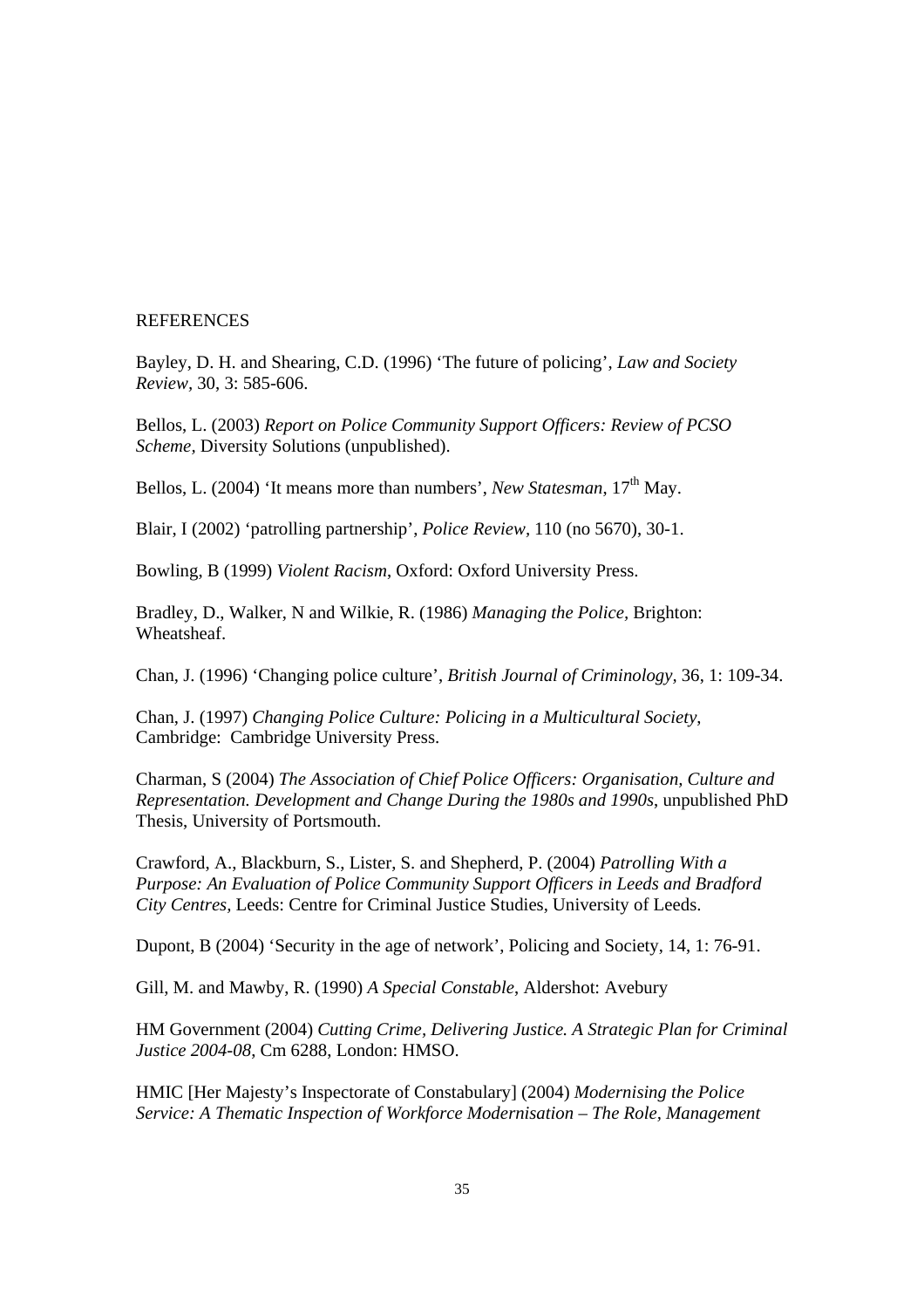*and Deployment of Police Staff in the Police Service of England and Wales,* London: **HMIC** 

Holdaway, S. (1996) *The Racialisation of British Policing,* Basingstoke: Macmillan.

Home Office (2003) *Policing: Building Safer Communities Together,* London: Home Office.

Home Office (2004a) *Building Communities, Beating Crime: A Better Police Service for the 21st Century,* Cm 6360, London: HMSO.

Home Office (2004b) *Policing: Modernising Police Powers to Meet Community Needs,*  London: Home Office.

Johnston, L. (2003) 'From "pluralisation" to the "police extended family": discourses on the governance of community policing in Britain, *International Journal of the Sociology of Law,* 31: 185-204.

Johnston, L. (forthcoming) 'Diversifying police recruitment? The deployment of Police Community Support Officers in London', *The Howard Journal of Criminal Justice.* 

Johnston, L. and Shearing, C. (2003) *Governing Security: Explorations in Policing and Justice,* London: Routledge.

Jones, J.M. (1980) *Organisational Aspects of Police Behaviour,* Aldershot: Gower.

Macpherson, W. (1999) *The Stephen Lawrence Inquiry*, London: HMSO

Manning, P. (1977) *Police Work: The Social Organization of Policing,* Cambridge, Mass: MIT Press.

Manning, P. (1979) 'The social control of police work' in S. Holdaway, (ed.) *The British Police,* London: Arnold: 41-65.

[MPS] Metropolitan Police Service (2004a) *Budget and Equalities Submission 2004-5* www.mpa.gov.uk/downloads/eodb-031204-11-appendix02.pdf accessed  $29<sup>th</sup>$  July 2004.

Punch, M. (ed.) (1983) *Control in Police Organizations*, Cambridge, Mass: MIT Press.

Reiner, R. (2000) *The Politics of the Police*, Oxford: Oxford University Press.

Shearing and Wood (2003) 'Governing security for common goods' *International Journal of the Sociology of Law*, 31, 3: 205-25.

Sherman, L. (1983) 'After the riots: police and minorities in the US 1970-1980', in Glazer, N. and Young, K. (eds.) *Ethnic Pluralism and Public Policy,* London: Heinemann.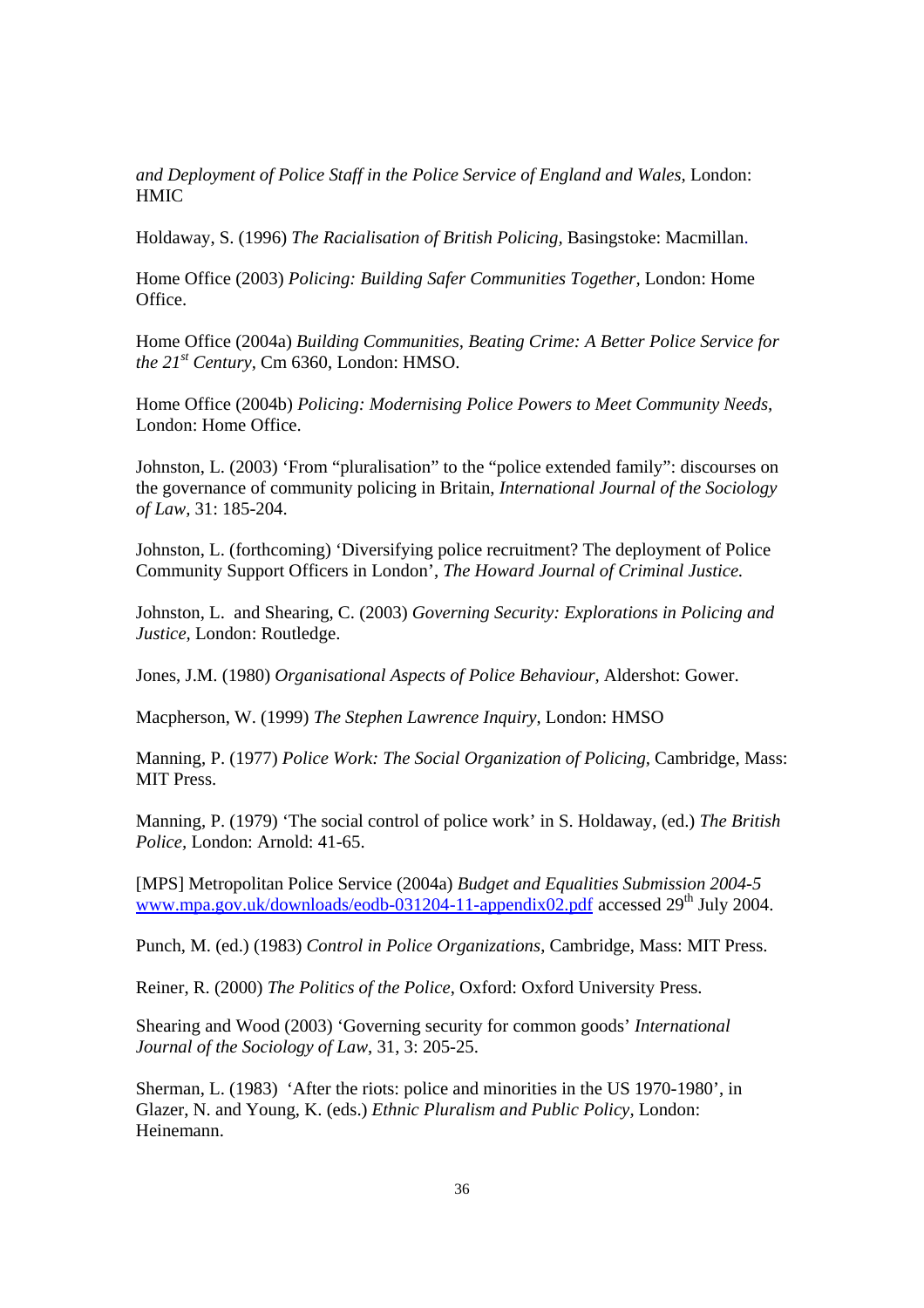Waddington, P.A.J. (1999) 'Police (canteen) sub-culture: an appreciation', *British Journal of Criminology,* 39, 2: 286-308.

Wood, J. (2004) 'Cultural change in the governance of security', *Policing and Society*, 1, March: 31-48

Wood, J., Dupont, B. and Font, E. (eds.) (forthcoming) *Trends in the Governance of Security: Implications for Democracy*, Cambridge: Cambridge University Press.

Young, M. (1991) *An Inside Job: Policing and Police Culture in Britain,* Oxford: Oxford University Press

l

<sup>&</sup>lt;sup>1</sup> I would like to thank Dr. Roger Donaldson, Ms. Deborah Jones and Dr. Tom Williamson for their valuable contributions to the research from which this paper is derived. Thanks also to my colleague Dr. Sarah Charman and to two anonymous referees for their advice in developing the paper. All opinions expressed are those of the author.

 $2^2$  The surveys were administered in December 2002 (3 months after initial deployment) and September 2003 (a year after initial deployment) to PCSOs, PCs, Sergeants, Relief Inspectors and relevant police staff. The first survey resulted in 213 returns (36% response rate) and the second 135 returns (25% response rate). Westminster was chosen because it had, by far, the largest allocation of PCSOs. (NB The term 'civil staff', rather than 'police staff', is used in the research, the latter term having been adopted by police organisations in England and Wales only after the commencement of the research).